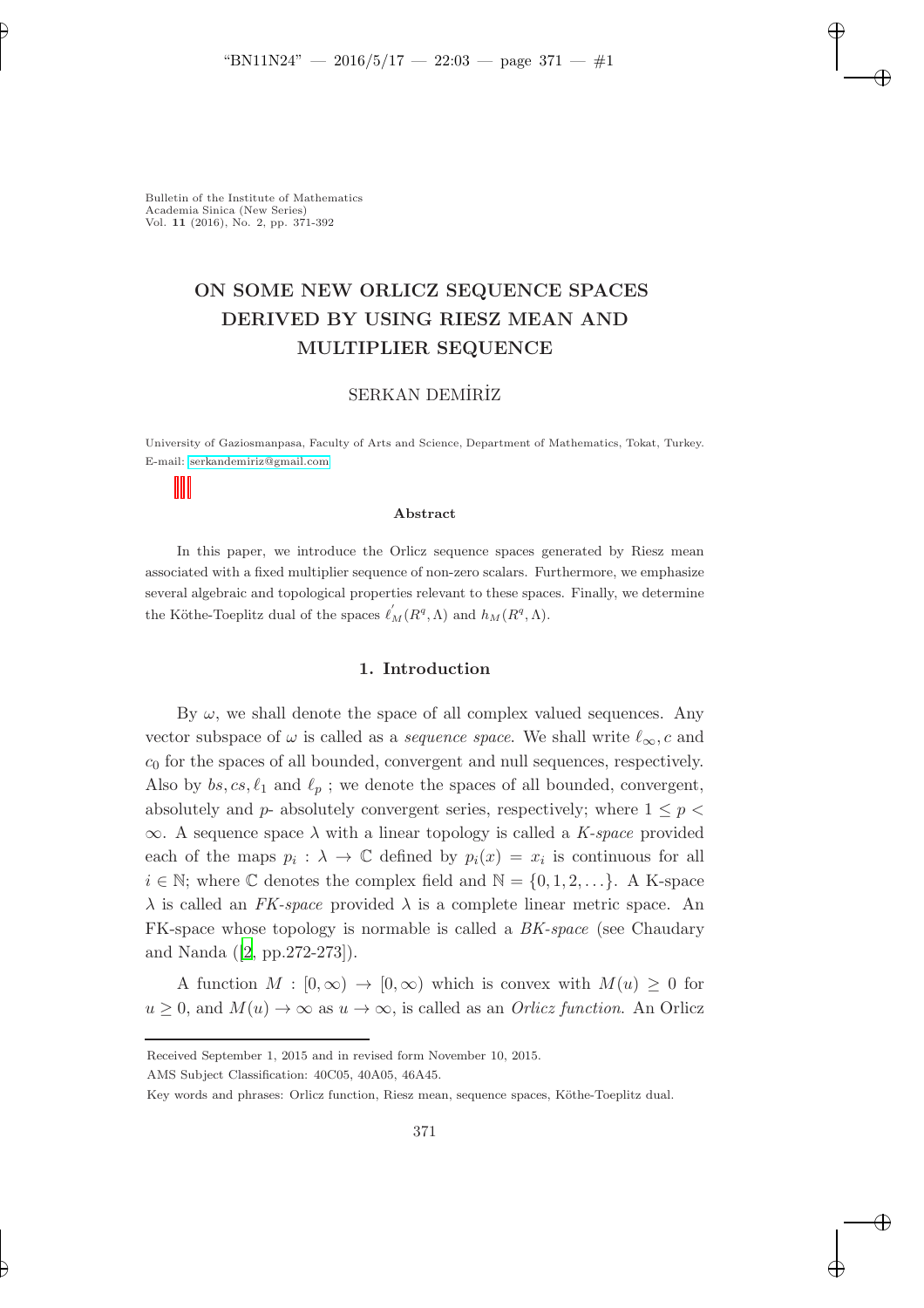function  $M$  can always be represented in the following integral form

$$
M(u) = \int_0^u p(t)dt
$$

where p the kernel of M, is right differentiable for  $t \geq 0$ ,  $p(0) = 0$ ,  $p(t) > 0$ for  $t > 0$ , p is non-decreasing and  $p(t) \to \infty$  as  $t \to \infty$  whenever  $\frac{M(u)}{u} \uparrow \infty$ as  $u \uparrow \infty$ .

Consider the kernel  $p$  associated with the Orlicz function  $M$  and let

$$
q(s) = \sup\{t : p(t) \le s\}.
$$

Then,  $q$  possesses the same properties as the function  $p$ . Suppose now

$$
\Phi(x) = \int_0^x q(s)ds.
$$

Then, Φ is an Orlicz function. The functions M and Φ are called *mutually complementary Orlicz functions*.

Now, we give the following well-known results.

Let  $M$  and  $\Phi$  be mutually complementary Orlicz functions. Then, we have:

(i) For all  $u, y \geq 0$ ,

<span id="page-1-0"></span>
$$
uy \le M(u) + \Phi(y), \qquad \text{(Young's Inequality)}.\tag{1.1}
$$

(ii) For all  $u \geq 0$ ,

$$
up(u) = M(u) + \Phi(p(u)).
$$
\n(1.2)

(iii) For all  $u \geq 0$  and  $0 < \lambda < 1$ ,

$$
M(\lambda u) < \lambda M(u). \tag{1.3}
$$

An Orlicz function M is said to satisfy the  $\Delta_2$ -condition for small u or at 0 if for each  $k \in \mathbb{N}$ , there exists  $R_k > 0$  and  $u_k > 0$  such that  $M(ku) \le R_kM(u)$ for all  $u \in (0, u_k]$ . Moreover, an Orlicz function M is said to satisfy the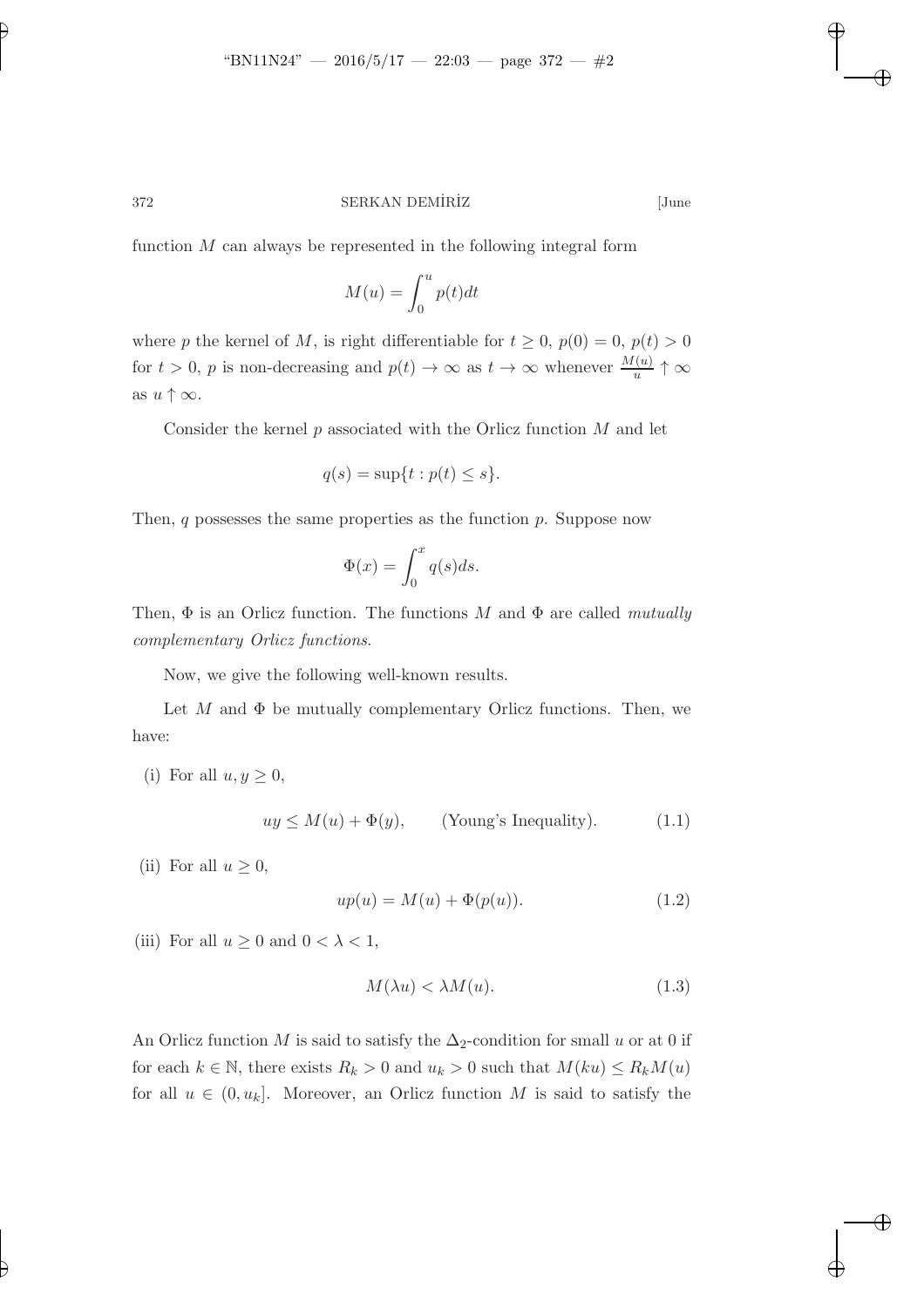$\Delta_2$ -condition if and only if

<span id="page-2-0"></span>
$$
\limsup_{u \to 0^+} \frac{M(2u)}{M(u)} < \infty.
$$

Two Orlicz functions  $M_1$  and  $M_2$  are said to be equivalent if there are positive constants  $\alpha$ ,  $\beta$  and b such that

$$
M_1(\alpha u) \le M_2(u) \le M_1(\beta u) \text{ for all } u \in [0, b]. \tag{1.4}
$$

Orlicz used the Orlicz function to introduce the sequence space  $\ell_M$  (see Musielak [\[3\]](#page-20-1); Lindenstrauss and Tzafriri [\[4](#page-20-2)]), as follows

$$
\ell_M = \left\{ x = (x_k) \in \omega : \sum_k M\left(\frac{|x_k|}{\rho}\right) < \infty \quad \text{for some } \rho > 0 \right\}.
$$

For simplicity in notation, here and in what follows, the summation without limits runs from 0 to  $\infty$ . For relevant terminology and additional knowledge on the Orlicz sequence spaces and related topics, the reader may refer to [3-19].

Throughout the present article, we assume that  $\Lambda = (\lambda_k)$  is the sequence of non-zero complex numbers. Then, for a sequence space  $E$ , the multiplier sequence space  $E(\Lambda)$  associated with the multiplier sequence  $\Lambda$  is defined by

$$
E(\Lambda) = \{x = (x_k) \in \omega : \Lambda x = (\lambda_k x_k) \in E\}.
$$

The scope for the studies on sequence spaces was extended by using the notion of associated multiplier sequences. G. Goes and S. Goes defined the differentiated sequence space  $dE$  and integrated sequence space  $\int E$  for a given sequence space E, using the multiplier sequences  $(1/k)$  and  $(k)$  in [\[20](#page-21-0)], respectively. A multiplier sequence can be used to accelerate the convergence of sequences in some spaces. In some sense, it can be viewed as a catalyst, which is used to accelerate the process of chemical reaction. Sometimes the associated multiplier sequence delays the rate of convergence of a sequence. Thus, it also covers a larger class of sequences for study.

Let  $t = (t_k)$  be a sequence of non-negative real numbers with  $t_0 > 0$  and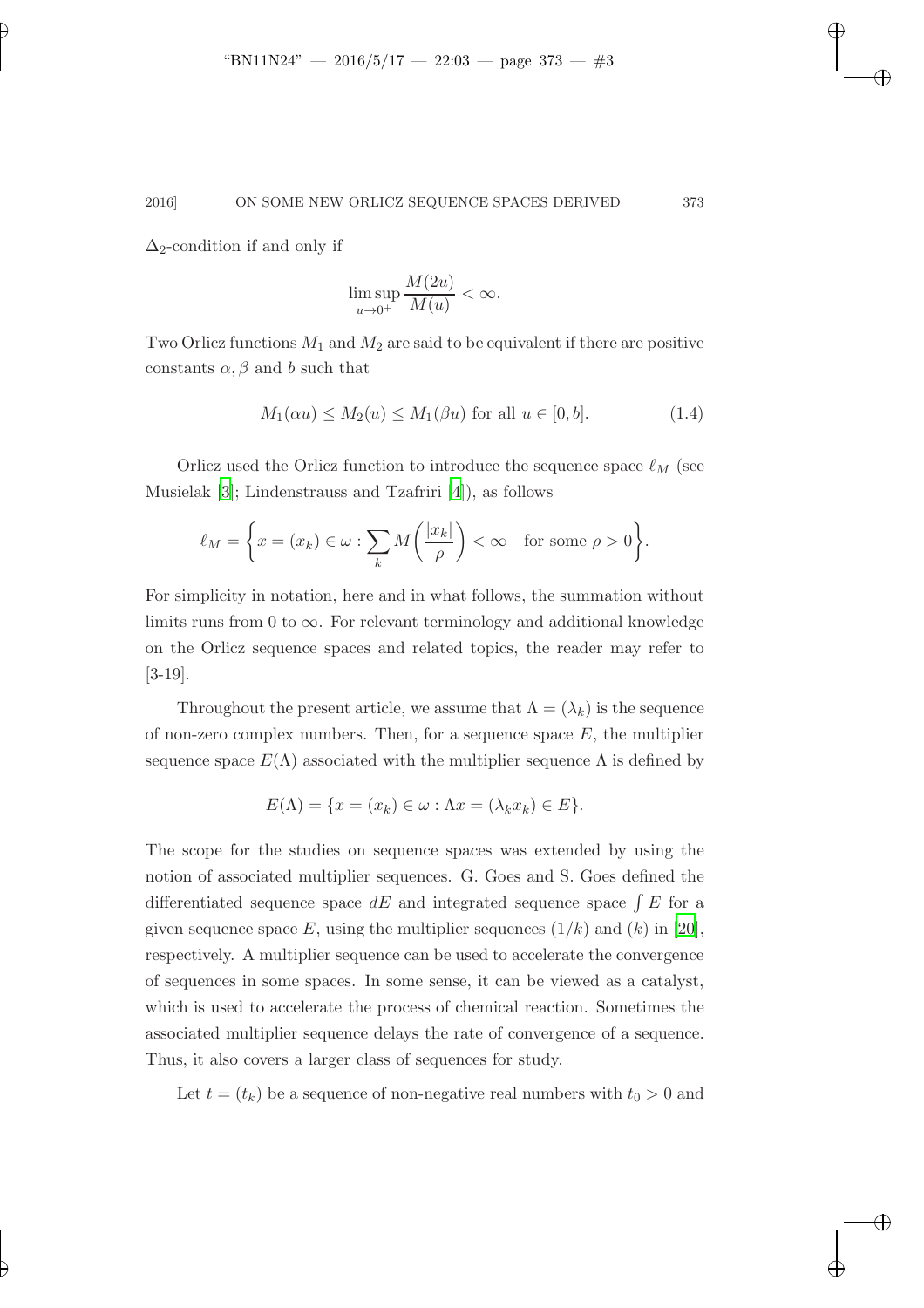write

$$
T_n = \sum_{k=0}^n t_k \quad \text{for all} \quad n \in \mathbb{N}.
$$

Then, the *Riesz means* with respect to the sequence  $t = (t_k)$  is defined by the matrix  $R^t = (r_{nk}^t)$  which is given by

$$
r_{nk}^t = \begin{cases} \frac{t_k}{T_n}, & 0 \le k \le n, \\ 0, & k > n, \end{cases}
$$

for all  $n, k \in \mathbb{N}$  [\[1](#page-20-3)].

Definition 1.1. Let M be any Orlicz function and

$$
\delta(M, x) := \sum_{k} M(|x_k|)
$$

where  $x = (x_k) \in \omega$ . Then, we define the sets  $\ell_M(R^t, \Lambda)$  and  $\ell_M$  by

$$
\widetilde{\ell}_M(R^t, \Lambda) := \left\{ x = (x_k) \in \omega : \widehat{\delta}_{R^t}(M, x) = \sum_k M\left(\frac{|\sum_{j=0}^k \lambda_j t_j x_j|}{T_k}\right) < \infty \right\}
$$

and

$$
\widetilde{\ell}_M := \{ x = (x_k) \in \omega : \delta(M, x) < \infty \}.
$$

**Definition 1.2.** Let  $M$  and  $\Phi$  be mutually complementary functions. Then, we define the set  $\ell_M(R^t,\Lambda)$  by

$$
\ell_M(R^t, \Lambda) = \left\{ x = (x_k) \in \omega : \sum_k \left( \frac{\sum_{j=0}^k \lambda_j t_j x_j}{T_k} \right) y_k \right\}
$$
  
converges for all  $y = (y_k) \in \widetilde{\ell}_{\Phi}$ 

which is called as Orlicz sequence space associated with the multiplier sequence  $\Lambda = (\lambda_k)$  and generated by Riesz matrix.

The  $\alpha$ -dual or Köthe-Toeplitz dual  $X^{\alpha}$  of a sequence space X is defined by

$$
X^{\alpha} = \left\{ a = (a_k) \in \omega : \sum_k |a_k x_k| < \infty \quad \text{for all } x = (x_k) \in X \right\}.
$$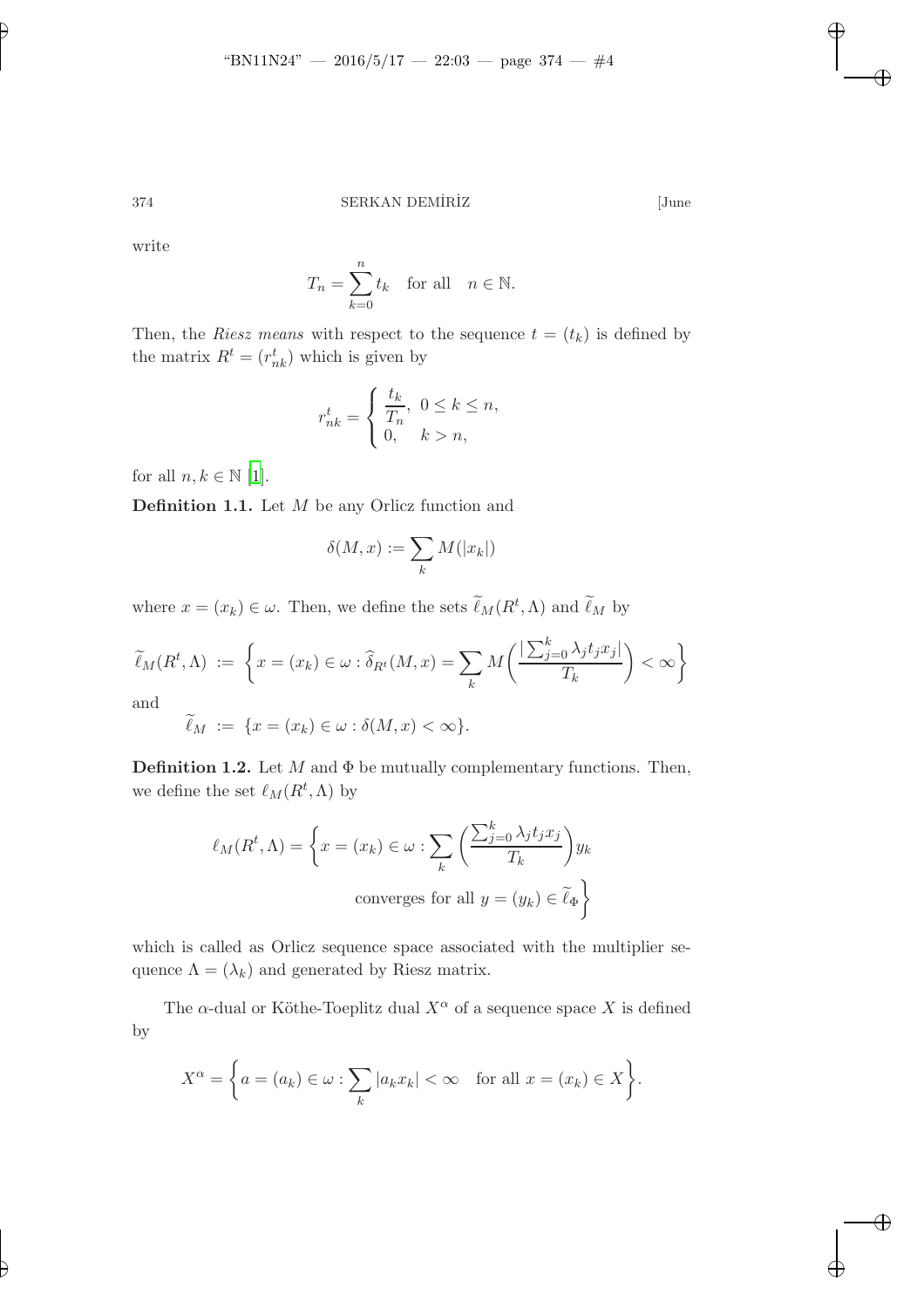It is known that if  $X \subset Y$ , then  $Y^{\alpha} \subset X^{\alpha}$ . It is clear that  $X \subset X^{\alpha\alpha}$ . If  $X = X^{\alpha\alpha}$ , then X is called as an  $\alpha$  space. In particular, an  $\alpha$  space is called a Köthe space or a perfect sequence space.

The main purpose of this paper is to introduce the sequence spaces  $\ell_M(R^t, \Lambda), \widetilde{\ell}_M(R^t, \Lambda), \ell'_M(R^t, \Lambda)$  and  $h_M(R^t, \Lambda)$ , and investigate their certain algebraic and topological properties. Furthermore, it is proved that the spaces  $\ell'_M(R^t, \Lambda)$  and  $h_M(R^t, \Lambda)$  are topologically isomorphic to the spaces  $\ell_{\infty}(R^t, \Lambda)$  and  $c_0(R^t, \Lambda)$  when  $M(u) = 0$  on some interval, respectively. Finally, the α-dual of the spaces  $\ell'_M(R^t, \Lambda)$  and  $h_M(R^t, \Lambda)$  are determined, and therefore the non-perfectness of the space  $\ell'_M(R^t,\Lambda)$  is showed when  $M(u) = 0$  on some interval.

### 2. Main Results

In this section, we emphasize the sequence spaces  $\ell_M(R^t, \Lambda), \ell_M(R^t, \Lambda),$  $\ell'_{M}(R^t,\Lambda)$  and  $h_M(R^t,\Lambda)$ , and give their some algebraic and topological properties.

**Proposition 2.1.** For any Orlicz function M, the inclusion  $\ell_M(R^t, \Lambda) \subset$  $\ell_M(R^t,\Lambda)$  *holds.* 

**Proof.** Let  $x = (x_k) \in \ell_M(R^t, \Lambda)$ . Then, since  $\sum_k M$  $\int \left| \sum_{j=0}^k \lambda_j t_j x_j \right|$  $T_k$  $\setminus$  $<$   $\infty$ we have from [\(1.1\)](#page-1-0) that

$$
\left| \sum_{k} \left( \frac{\sum_{j=0}^{k} \lambda_{j} t_{j} x_{j}}{T_{k}} \right) y_{k} \right| \leq \sum_{k} \left| \left( \frac{\sum_{j=0}^{k} \lambda_{j} t_{j} x_{j}}{T_{k}} \right) y_{k} \right|
$$
  

$$
\leq \sum_{k} M \left( \left| \frac{\sum_{j=0}^{k} \lambda_{j} t_{j} x_{j}}{T_{k}} \right| \right) + \sum_{k} \Phi(|y_{k}|) < \infty
$$

for every  $y = (y_k) \in \tilde{\ell}_{\Phi}$ . Thus,  $x = (x_k) \in \ell_M(R^t, \Lambda)$ .

<span id="page-4-0"></span>

**Proposition 2.2.** *For each*  $x = (x_k) \in \ell_M(R^t, \Lambda)$ ,

$$
\sup\left\{ \left| \sum_{k} \left( \frac{\sum_{j=0}^{k} \lambda_j t_j x_j}{T_k} \right) y_k \right| : \delta(\Phi, y) \le 1 \right\} < \infty. \tag{2.1}
$$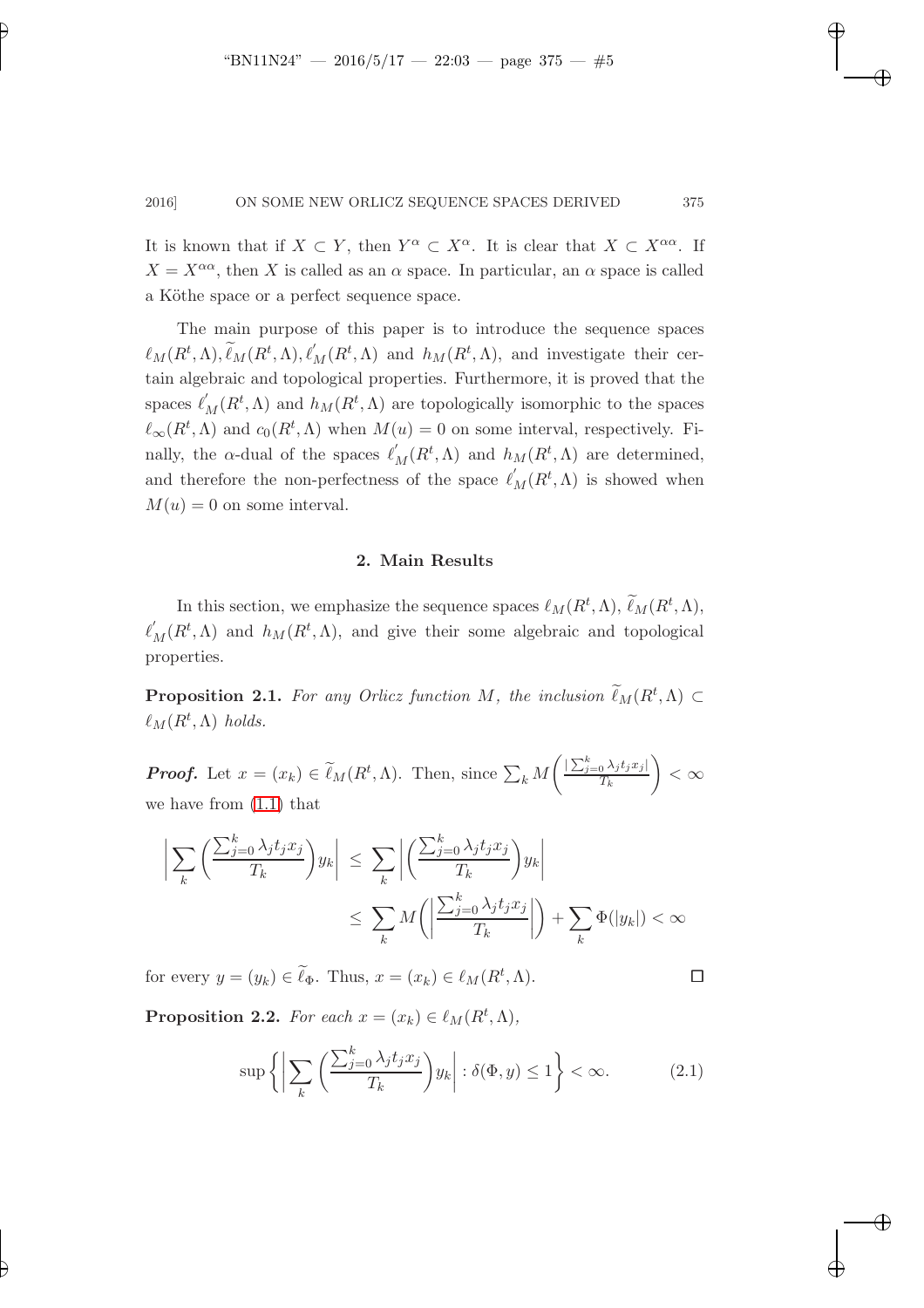**Proof.** Suppose that [\(2.1\)](#page-4-0) does not hold. Then, for each  $n \in \mathbb{N}$ , there exists  $y^n$  with  $\delta(\Phi, y^n) \leq 1$  such that

$$
\bigg|\sum_{k}\bigg(\frac{\sum_{j=0}^{k}\lambda_jt_jx_j}{T_k}\bigg)y_k^n\bigg|>2^{n+1}.
$$

Without loss of generality, we can assume that  $\frac{\sum_{j=0}^{k} \lambda_j t_j x_j}{T_k}$  $\frac{\partial \Delta_j}{\partial T_k}$ ,  $y^n \ge 0$ . Now, we can define a sequence  $z = (z_k)$  by

$$
z_k = \sum_n \frac{1}{2^{n+1}} y_k^n
$$

for all  $k \in \mathbb{N}$ . By the convexity of  $\Phi$ , we have

$$
\Phi\left(\sum_{n=0}^{l} \frac{1}{2^{n+1}} y_k^n\right) \le \frac{1}{2} \left[ \Phi(y_k^0) + \Phi\left(y_k^1 + \frac{y_k^2}{2} + \dots + \frac{y_k^l}{2^{l-1}}\right) \right]
$$
  

$$
\le \sum_{n=0}^{l} \frac{1}{2^{n+1}} \Phi(y_k^n)
$$

for any positive integer l. Hence, using the continuity of  $\Phi$ , we have

$$
\delta(\Phi, z) = \sum_{k} \Phi(z_k) \le \sum_{k} \sum_{n} \frac{1}{2^{n+1}} \Phi(y_k^n) \le \sum_{n} \frac{1}{2^{n+1}} = 1.
$$

But for every  $l \in \mathbb{N}$ , it holds

$$
\sum_{k} \left( \frac{\sum_{j=0}^{k} \lambda_j t_j x_j}{T_k} \right) z_k \ge \sum_{k} \left( \frac{\sum_{j=0}^{k} \lambda_j t_j x_j}{T_k} \right) \sum_{n=0}^{l} \frac{1}{2^{n+1}} y_k^n
$$

$$
= \sum_{n=0}^{l} \sum_{k} \left( \frac{\sum_{j=0}^{k} \lambda_j t_j x_j}{T_k} \right) \frac{1}{2^{n+1}} y_k^n \ge l.
$$

Hence,  $\sum_k$  $\left( \sum_{j=0}^k \lambda_j t_j x_j \right)$  $T_k$  $\bigg\}z_k$  diverges and this implies that  $x \notin \ell_M(R^t,\Lambda)$ , a contradiction. This leads us to the required result.  $\Box$ 

<span id="page-5-0"></span>The preceding result encourages us to introduce the following norm  $\|.\|_M^{R^t}$ on  $\ell_M(R^t,\Lambda)$ .

Proposition 2.3. *The following statements hold:*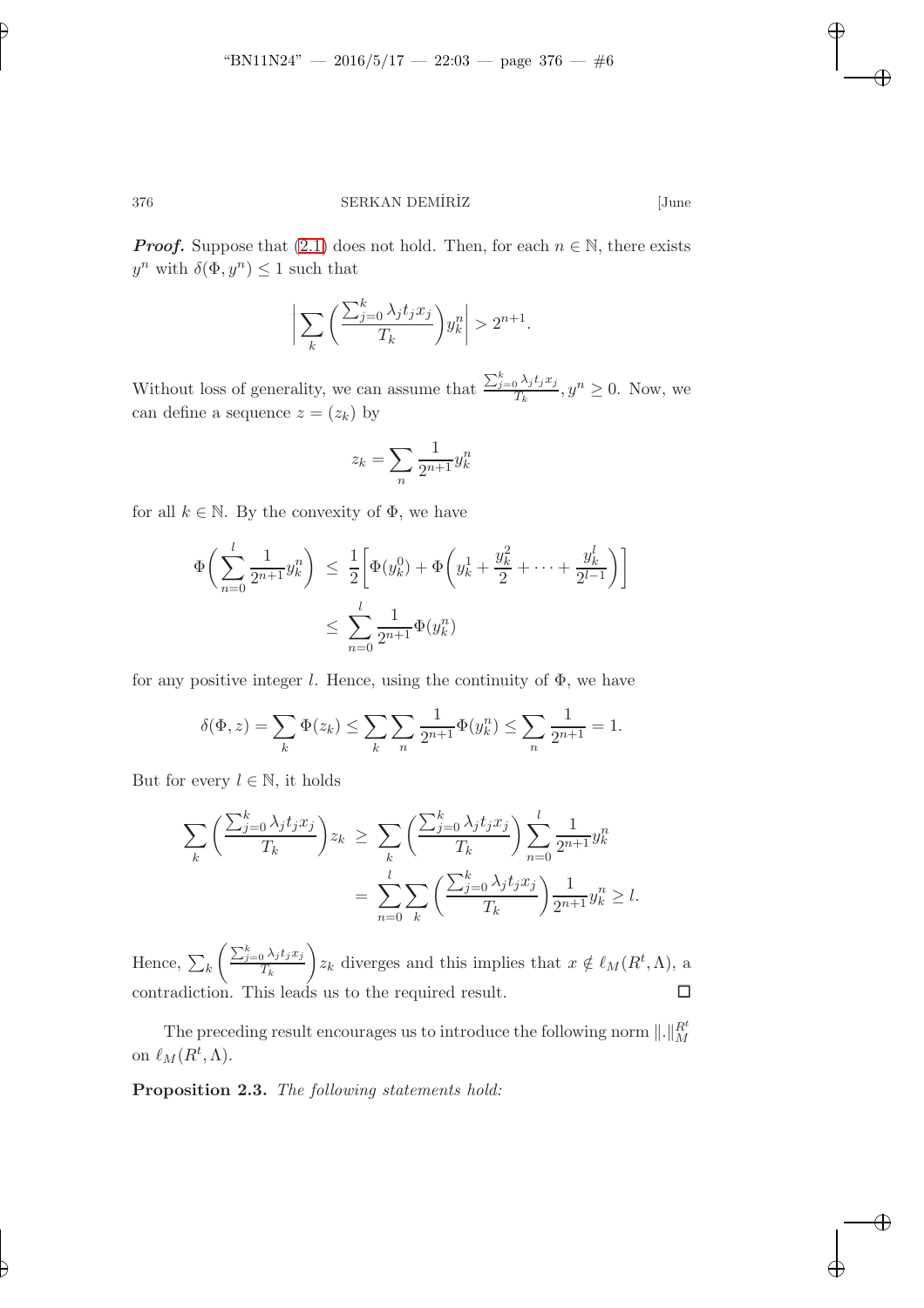(i)  $\ell_M(R^t, \Lambda)$  *is a normed linear space under the norm*  $\Vert . \Vert_M^{R^t}$  defined by

<span id="page-6-0"></span>
$$
\| \cdot \|_{M}^{R^t} = \sup \left\{ \left| \sum_{k} \left( \frac{\sum_{j=0}^{k} \lambda_j t_j x_j}{T_k} \right) y_k \right| : \delta(\Phi, y) \le 1 \right\}.
$$
 (2.2)

- (ii)  $\ell_M(R^t, \Lambda)$  *is a Banach space under the norm defined by* [\(2.2\)](#page-6-0).
- (iii)  $\ell_M(R^t, \Lambda)$  *is a BK-space under the norm defined by* [\(2.2\)](#page-6-0).

**Proof.** (i) It is easy to verify that  $\ell_M(R^t,\Lambda)$  is a linear space with respect to the co-ordinatewise addition and scalar multiplication of sequences. Now we show that  $\Vert . \Vert_{M}^{R^{t}}$  is a norm on the space  $\ell_{M}(R^{t}, \Lambda)$ .

If  $x = 0$ , then obviously  $\| . \|_M^{R^t} = 0$ . Conversely, assume  $\| . \|_M^{R^t} = 0$ . Then, using the definition of the norm given by  $(2.2)$ , we have

$$
\sup \left\{ \left| \sum_{k} \left( \frac{\sum_{j=0}^{k} \lambda_j t_j x_j}{T_k} \right) y_k \right| : \delta(\Phi, y) \le 1 \right\} = 0.
$$

This implies that  $\sum_k$  $\int \sum_{j=0}^k \lambda_j t_j x_j$  $T_k$  $\setminus$ yk  $= 0$  for all y such that  $\delta(\Phi, y) \leq 1$ . Now considering  $y = e^k$  if  $\Phi(1) \leq 1$  otherwise considering  $y = e^k/\Phi(1)$  so that  $\lambda_k t_k x_k = 0$  for all  $k \in \mathbb{N}$ , where  $e^k$  is a sequence whose only non-zero terms is 1 in  $k^{th}$  place for each  $k \in \mathbb{N}$ . Hence, we have  $x_k = 0$  for all  $k \in \mathbb{N}$ , since  $(\lambda_k)$  is a sequence of non-zero scalars and  $t = (t_k)$  be a sequence of non-negative real numbers with  $t_0 > 0$ . Thus,  $x = 0$ .

It is easy to show that  $||\alpha x||_M^{R^t} = |\alpha| ||x||_M^{R^t}$  and  $||x+y||_M^{R^t} \le ||x||_M^{R^t} + ||y||_M^{R^t}$ for all  $\alpha \in \mathbb{C}$  and  $x, y \in \ell_M(R^t, \Lambda)$ .

(ii) Let  $(x^p)$  be any Cauchy sequence in the space  $\ell_M(R^t,\Lambda)$ . Then, for any  $\varepsilon > 0$ , there exists a positive integer  $n_0$  such that  $||x^p - x^q||_M^{R^t} < \varepsilon$  for all  $p, q \geq n_0$ . Using the definition of norm given by  $(2.2)$ , we get

$$
\sup \left\{ \left| \sum_{k} \left[ \frac{\sum_{j=0}^{k} \lambda_{j} t_{j} (x_{j}^{p} - x_{j}^{q})}{T_{k}} \right] y_{k} \right| : \delta(\Phi, y) \le 1 \right\} < \varepsilon
$$

for all  $p, q \geq n_0$ . This implies that

$$
\bigg|\sum_k\bigg[\frac{\sum_{j=0}^k\lambda_jt_j(x_j^p-x_j^q)}{T_k}\bigg]y_k\bigg|<\varepsilon
$$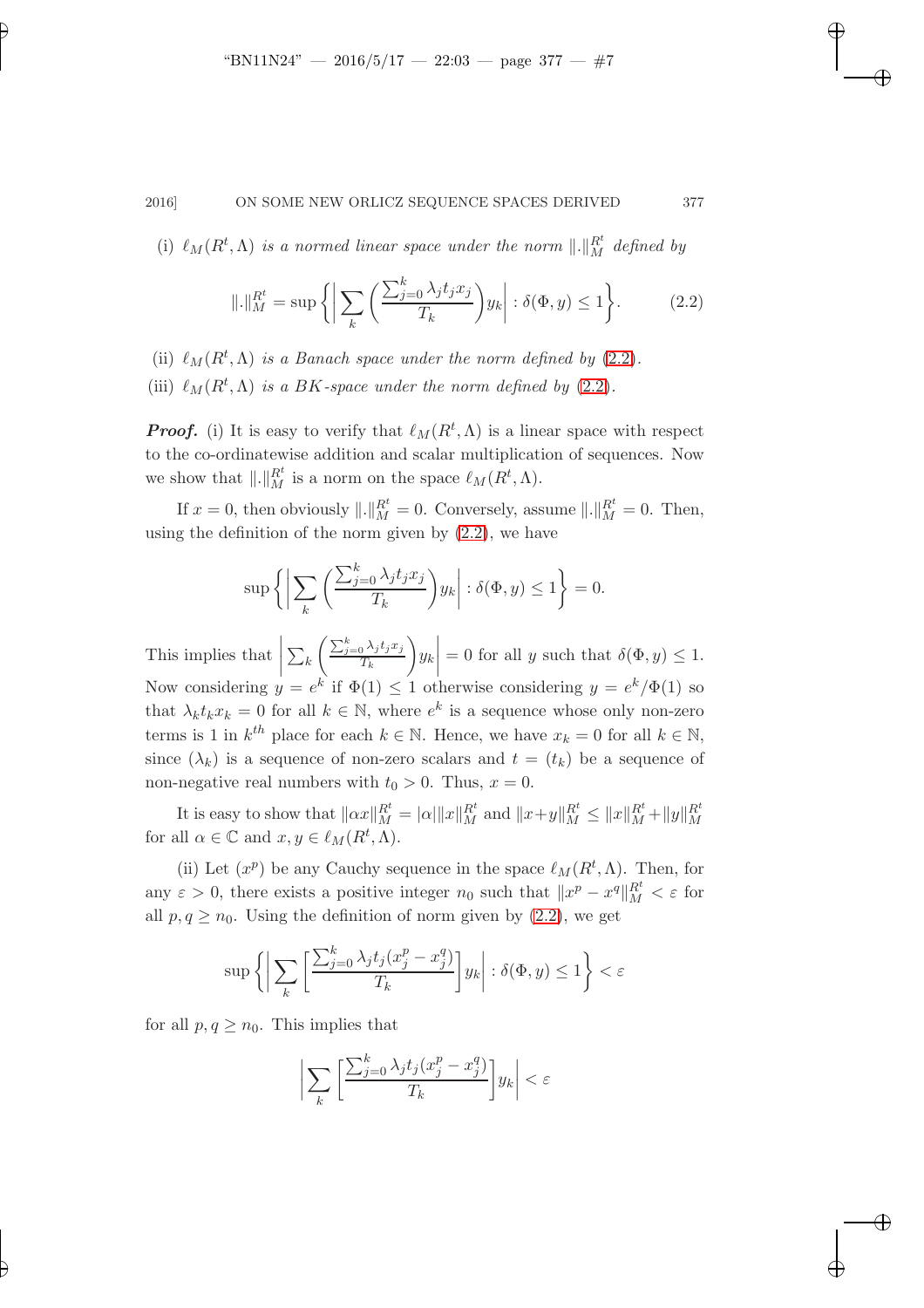378 SERKAN DEMÍRÍZ [June

for all y with  $\delta(\Phi, y) \leq 1$  and for all  $p, q \geq n_0$ . Now considering  $y = e^k$  if  $\Phi(1) \leq 1$ , otherwise considering  $y = e^k / \Phi(1)$  we have  $\{\lambda_k t_k x_k^p\}$  $_{k}^{p}$ <sub>k</sub> is a Cauchy sequence in  $\mathbb C$  for all  $k \in \mathbb N$ . Hence, it is a convergent sequence in  $\mathbb C$  for all  $k \in \mathbb{N}$ .

Let

$$
\lim_{p \to \infty} \lambda_k t_k x_k^p = x_k
$$

for each  $k \in \mathbb{N}$ . Using the continuity of the modulas, we can derive for all  $p \geq n_0$  as  $q \to \infty$ , that

$$
\sup \left\{ \left| \sum_{k} \left[ \frac{\sum_{j=0}^{k} \lambda_j t_j (x_j^p - x_j)}{T_k} \right] y_k \right| : \delta(\Phi, y) \le 1 \right\} \le \varepsilon.
$$

It follows that  $(x^p - x) \in \ell_M(R^t, \Lambda)$ . Since  $(x^p)$  is in the space  $\ell_M(R^t, \Lambda)$ and  $\ell_M(R^t, \Lambda)$  is a linear space, we have  $x = (x_k) \in \ell_M(R^t, \Lambda)$ .

(iii) From the above proof, one can easily conclude that  $||x^p||_M^{R^t} \to 0$ implies that  $x_k^p \to 0$  for each  $p \in \mathbb{N}$  which leads us to the desired result.

<span id="page-7-0"></span>Therefore, the proof of the theorem is completed.  $\Box$ 

Proposition 2.4.  $\ell_M(R^t,\Lambda)$  *is a normed linear space under the norm*  $\Vert .\Vert_{(M)}^{R^t}$ *defined by*

<span id="page-7-1"></span>
$$
||x||_{(M)}^{R^t} = \inf \left\{ \rho > 0 : \sum_k M \left( \frac{\left| \sum_{j=0}^k \lambda_j t_j x_j \right|}{\rho T_k} \right) \le 1 \right\}.
$$
 (2.3)

**Proof.** Clearly  $||x||_{(M)}^{R^t} = 0$  if  $x = 0$ . Now, suppose that  $||x||_{(M)}^{R^t} = 0$ . Then, we have

$$
||x||_{(M)}^{R^t} = \inf \left\{ \rho > 0 : \sum_k M \left( \frac{\left| \sum_{j=0}^k \lambda_j t_j x_j \right|}{\rho T_k} \right) \le 1 \right\} = 0.
$$

This yields the fact for a given  $\varepsilon > 0$  that there exists some  $\rho_{\varepsilon} \in (0, \varepsilon)$  such that

$$
\sup_{k \in \mathbb{N}} M \bigg( \frac{\big| \sum_{j=0}^k \lambda_j t_j x_j \big|}{\rho_{\varepsilon} T_k} \bigg) \leq 1
$$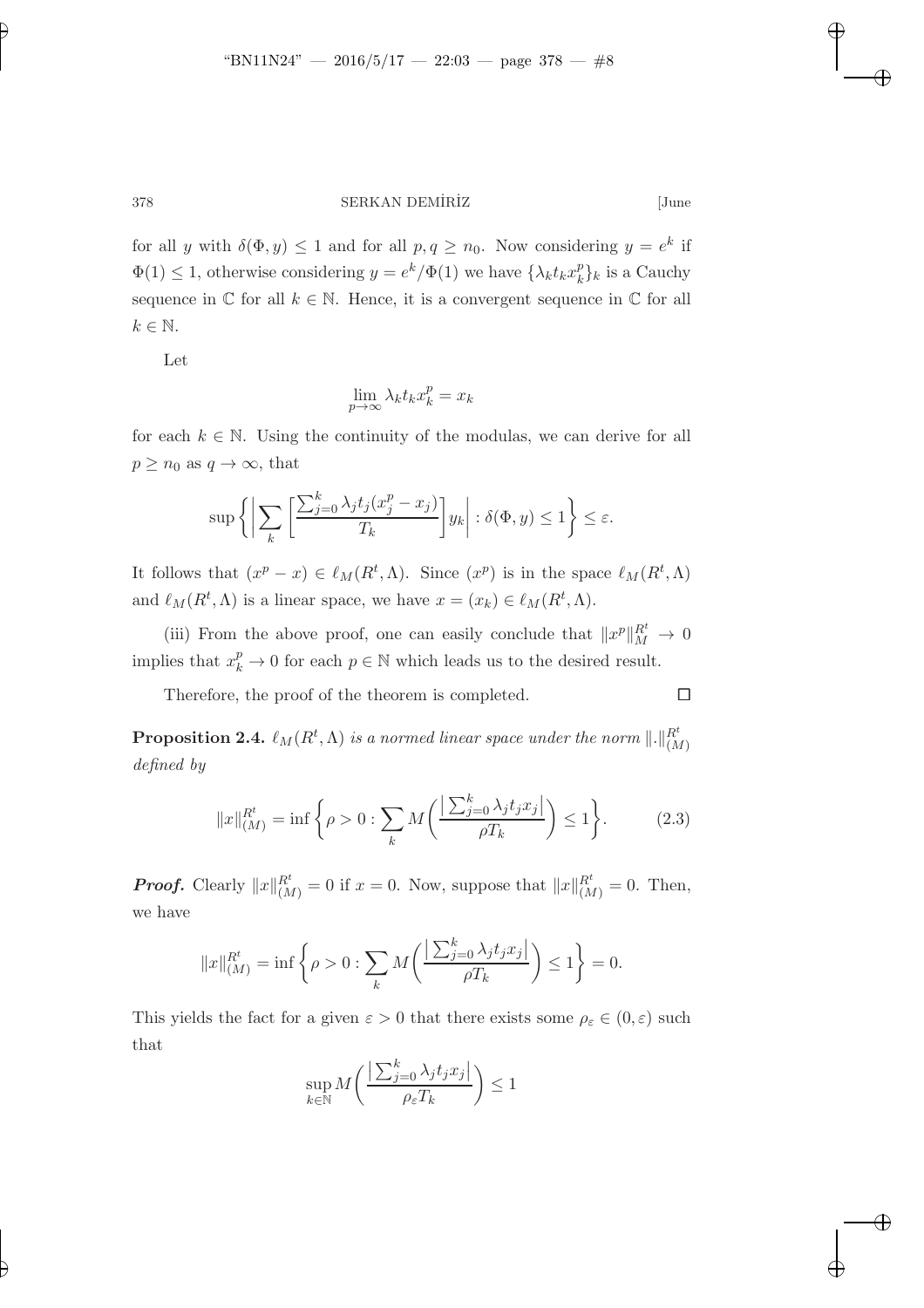which implies that

$$
M\left(\frac{\left|\sum_{j=0}^{k} \lambda_j t_j x_j\right|}{\rho_{\varepsilon} T_k}\right) \le 1
$$

for all  $k \in \mathbb{N}$ . Thus,

$$
M\left(\frac{\left|\sum_{j=0}^{k} \lambda_j t_j x_j\right|}{\varepsilon T_k}\right) \le M\left(\frac{\left|\sum_{j=0}^{k} \lambda_j t_j x_j\right|}{\rho_{\varepsilon} T_k}\right) \le 1
$$

for all  $k \in \mathbb{N}$ . Suppose  $\frac{\left|\sum_{j=0}^k \lambda_j t_j x_j\right|}{\varepsilon T_k} \neq 0$  for some  $k \in \mathbb{N}$ . Then,  $\left| \frac{\sum_{j=0}^{k} \lambda_j t_j x_j}{\varepsilon T_k} \right|$  $\rightarrow \infty$  as  $\varepsilon \rightarrow 0$ . It follows that M  $\Bigg( \frac{\Big\vert \sum_{j=0}^k\lambda_j t_jx_j \Big\vert}{\varepsilon T_k}$  $\setminus$  $\rightarrow \infty$  as  $\varepsilon \rightarrow 0$  for some  $k \in \mathbb{N}$ , which is a contradiction. Therefore,  $\frac{\left|\sum_{j=0}^{k} \lambda_j t_j x_j\right|}{\varepsilon T_k} = 0$  for all  $k \in \mathbb{N}$ . It follows that  $\lambda_k t_k x_k = 0$  for all  $k \in \mathbb{N}$ . Hence  $x = 0$ , since  $(\lambda_k)$  is a sequence of non-zero scalars and  $t = (t_k)$  be a sequence of non-negative real numbers with  $t_0 > 0$ .

Let  $x = (x_k)$  and  $y = (y_k)$  be any two elements of  $\ell_M(R^t, \Lambda)$ . Then, there exists  $\rho_1, \rho_2 > 0$  such that

$$
\sum_{k} M\left(\frac{\left|\sum_{j=0}^{k} \lambda_j t_j x_j\right|}{\rho_1 T_k}\right) \le 1 \text{ and } \sum_{k} M\left(\frac{\left|\sum_{j=0}^{k} \lambda_j t_j x_j\right|}{\rho_2 T_k}\right) \le 1.
$$

Let  $\rho = \rho_1 + \rho_2$ . Then, by the convexity of M, we have

$$
M\left(\frac{\left|\sum_{j=0}^{k}\lambda_{j}t_{j}(x_{j}+y_{j})\right|}{\rho T_{k}}\right) \leq \frac{\rho_{1}}{\rho_{1}+\rho_{2}}\sum_{k}M\left(\frac{\left|\sum_{j=0}^{k}\lambda_{j}t_{j}x_{j}\right|}{\rho_{1}T_{k}}\right) + \frac{\rho_{2}}{\rho_{1}+\rho_{2}}\sum_{k}M\left(\frac{\left|\sum_{j=0}^{k}\lambda_{j}t_{j}y_{j}\right|}{\rho_{2}T_{k}}\right) \leq 1.
$$

Hence, we have

$$
||x + y||_{(M)}^{R^t} = \inf \left\{ \rho > 0 : \sum_k M \left( \frac{\left| \sum_{j=0}^k \lambda_j t_j (x_j + y_j) \right|}{\rho T_k} \right) \le 1 \right\}
$$
  

$$
\le \inf \left\{ \rho_1 > 0 : \sum_k M \left( \frac{\left| \sum_{j=0}^k \lambda_j t_j x_j \right|}{\rho_1 T_k} \right) \le 1 \right\}
$$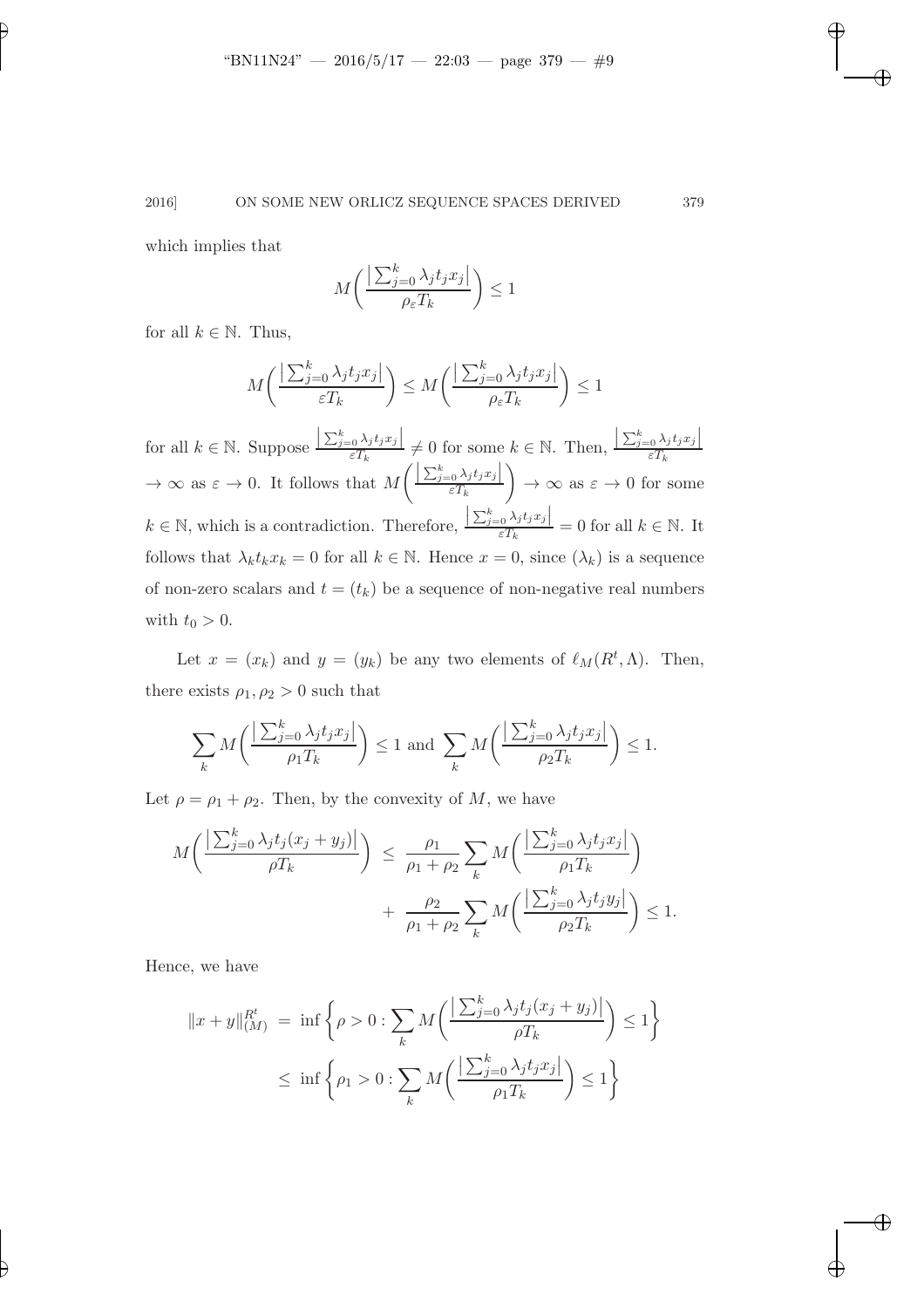380 SERKAN DEMÍRİZ [June

$$
+ \inf \left\{ \rho_2 > 0 : \sum_{k} M \left( \frac{\left| \sum_{j=0}^{k} \lambda_j t_j y_j \right|}{\rho_2 T_k} \right) \le 1 \right\}
$$

which gives that  $||x + y||_{(M)}^{R^t} \leq ||x||_{(M)}^{R^t} + ||y||_{(M)}^{R^t}.$ 

Finally, let  $\alpha$  be any scalar and define r by  $r = \rho/|\alpha|$ . Then,

$$
\|\alpha x\|_{(M)}^{R^t} = \inf \left\{\rho > 0 : \sum_k M\left(\frac{\left|\sum_{j=0}^k \lambda_j t_j \alpha x_j\right|}{\rho T_k}\right) \le 1\right\}
$$
  
= 
$$
\inf \left\{r|\alpha| > 0 : \sum_k M\left(\frac{\left|\sum_{j=0}^k \lambda_j t_j x_j\right|}{rT_k}\right) \le 1\right\} = |\alpha| \|x\|_{(M)}^{R^t}.
$$

This completes the proof.

Proposition [2.4](#page-7-0) inspires us to define the following sequence space.

**Definition 2.5.** For any Orlicz function  $M$ , we define

$$
\ell'_M(R^t,\Lambda):=\bigg\{x\!=\!(x_k)\!\in\!\omega:\sum_k M\bigg(\frac{\big|\sum_{j=0}^k\lambda_jt_jx_j\big|}{\rho T_k}\bigg)\!<\!\infty\text{ for some }\rho\!>\!0\bigg\}.
$$

Now, we can give the corresponding proposition on the space  $\ell'_M(R^t, \Lambda)$ to the Proposition [2.3.](#page-5-0)

Proposition 2.6. *The following statements hold:*

- (i)  $\ell'_M(R^t, \Lambda)$  *is a normed linear space under the norm*  $||x||_{(M)}^{R^t}$  *defined by* [\(2.3\)](#page-7-1)*.*
- (ii)  $\ell'_M(R^t, \Lambda)$  *is a Banach space under the norm defined by* [\(2.3\)](#page-7-1).
- (iii)  $\ell'_M(R^t, \Lambda)$  *is a BK-space under the norm defined by* [\(2.3\)](#page-7-1)*.*

**Proof.** (i) Since the proof is similar to the proof of Proposition [2.4,](#page-7-0) we omit the detail.

(ii) Let  $(x^p)$  be any Cauchy sequence in the space  $\ell'_M(R^t, \Lambda)$ . Let  $\delta > 0$ be fixed and  $r > 0$  be given such that  $0 < \varepsilon < 1$  and  $r\delta \geq 1$ . Then, there exists a positive integer  $n_0$  such that  $||x^p - x^q||_{(M)}^{R^t} < \varepsilon/r\delta$  for all  $p, q \ge n_0$ .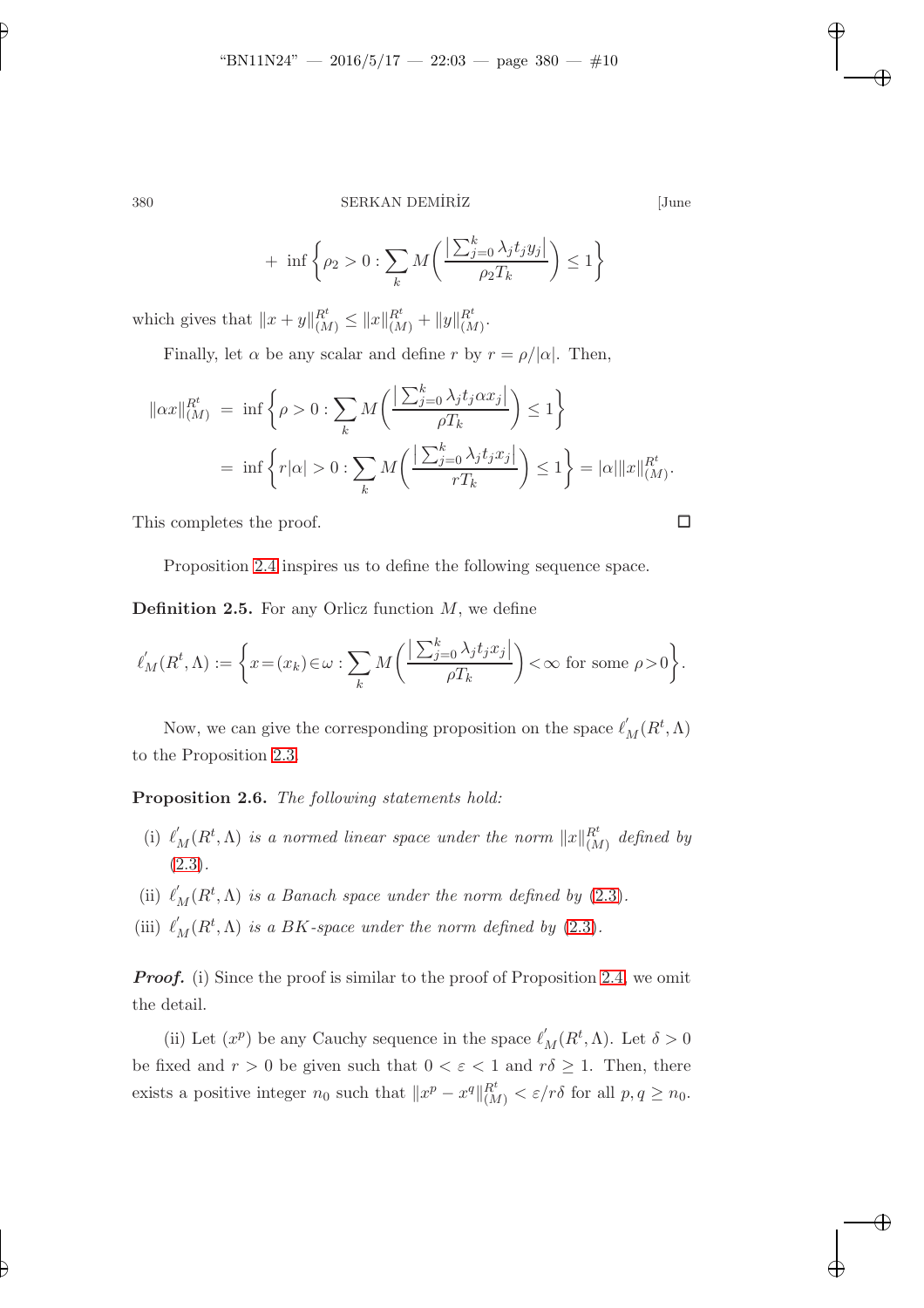Using the definition of the norm given by [\(2.3\)](#page-7-1), we get

$$
\inf \left\{ \rho > 0 : \sum_{k} M \left( \frac{\left| \sum_{j=0}^{k} \lambda_{j} t_{j} (x_{j}^{p} - x_{j}^{q}) \right|}{\rho T_{k}} \right) \leq 1 \right\} < \frac{\varepsilon}{r \delta}
$$

for all  $p, q \geq n_0$ . This implies that

$$
\sum_{k} M\bigg(\frac{\left|\sum_{j=0}^{k} \lambda_j t_j (x_j^p - x_j^q)\right|}{\|x^p - x^q\|_{(M)}^{R^t} T_k}\bigg) \le 1
$$

for all  $p, q \geq n_0$ . It follows that

$$
M\bigg(\frac{\big|\sum_{j=0}^k\lambda_jt_j(x_j^p-x_j^q)\big|}{\|x^p-x^q\|_{(M)}^{R^t}T_k}\bigg)\leq 1
$$

for all  $p, q \ge n_0$  and for all  $k \in \mathbb{N}$ . For  $r > 0$  with  $M(r\delta/2) \ge 1$ , we have

$$
M\bigg(\frac{\left|\sum_{j=0}^k\lambda_jt_j(x_j^p-x_j^q)\right|}{\|x^p-x^q\|_{(M)}^{R^t}T_k}\bigg) \leq M\bigg(\frac{r\delta}{2}\bigg)
$$

for all  $p, q \geq n_0$  and for all  $k \in \mathbb{N}$ . Since M is non-decreasing, we have

$$
\frac{\left|\sum_{j=0}^{k} \lambda_j t_j (x_j^p - x_j^q)\right|}{T_k} \le \frac{r\delta}{2} \cdot \frac{\varepsilon}{r\delta} = \frac{\varepsilon}{2}
$$

for all  $p, q \geq n_0$  and for all  $k \in \mathbb{N}$ . Hence,  $\{\lambda_k t_k x_k^p\}$  $_{k}^{p}$ <sub>k</sub> is a Cauchy sequence in  $\mathbb C$  for all  $k \in \mathbb N$  which implies that it is a convergent sequence in  $\mathbb C$  for all  $k \in \mathbb{N}$ . Let  $\lim_{p\to\infty} \lambda_k t_k x_k^p = x_k$  for each  $k \in \mathbb{N}$ . Using the continuity of an Orlicz function and modulus, we can have

$$
\inf \left\{ \rho > 0 : \sum_{k} M \left( \frac{\left| \sum_{j=0}^{k} \lambda_{j} t_{j} (x_{j}^{p} - x_{j}) \right|}{\rho T_{k}} \right) \leq 1 \right\} < \varepsilon
$$

for all  $p \ge n_0$ , as  $q \to \infty$ . It follows that  $(x^p - x) \in \ell'_M(R^t, \Lambda)$ . Since  $x^p$  is in the space  $\ell'_M(R^t, \Lambda)$  and  $\ell'_M(R^t, \Lambda)$  is a linear space, we have  $x = (x_k) \in$  $\ell'_M(R^t,\Lambda).$ 

(iii) From the above proof, one can easily conclude that  $||x^p||_{(M)}^{R^t} \to 0$  as  $p \to \infty$ , which implies that  $x_k^p \to 0$  as  $k \to \infty$  for each  $p \in \mathbb{N}$ . This leads us to the desired result.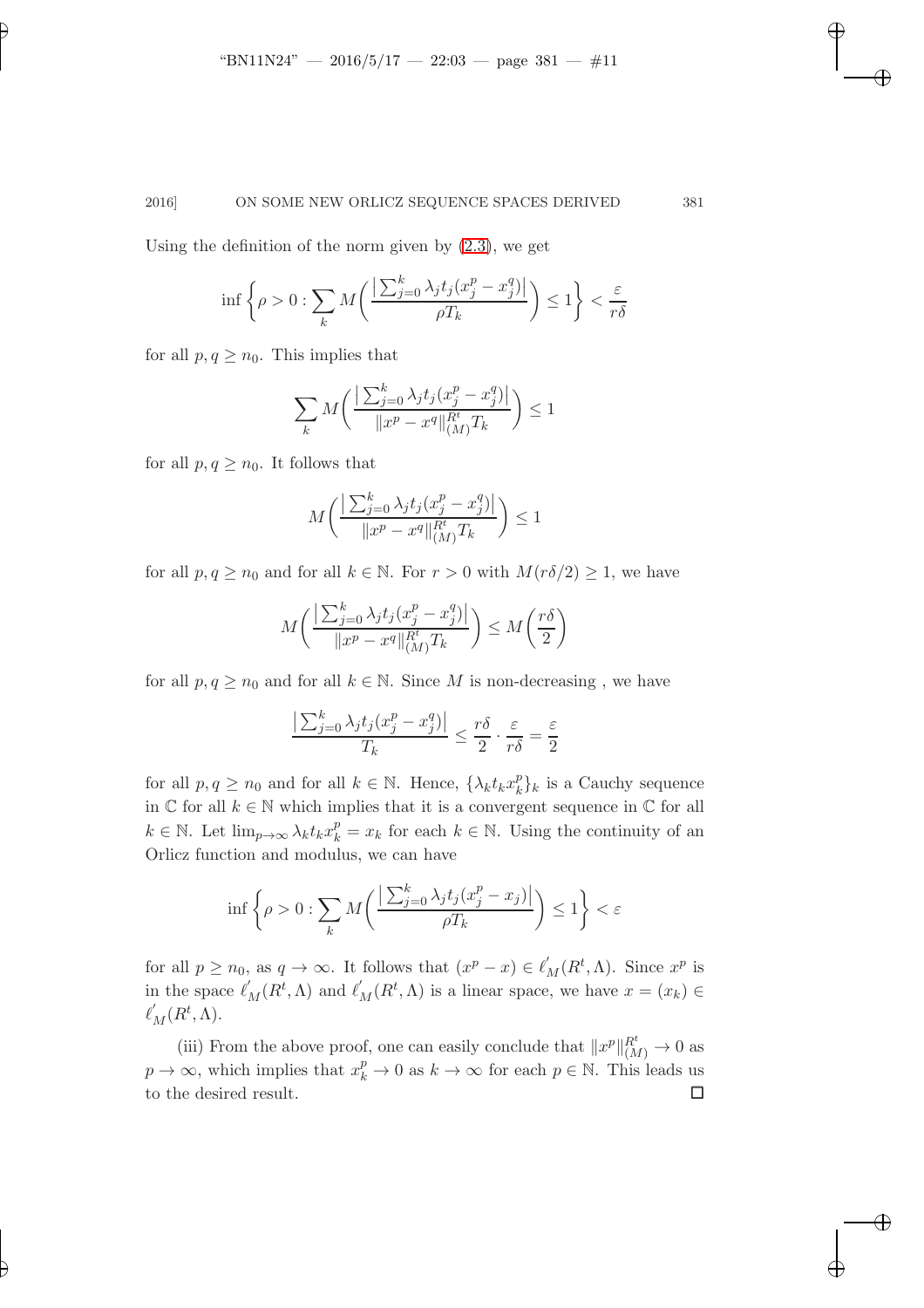382 SERKAN DEMÍRİZ [June

**Definition 2.7.** For any Orlicz function  $M$ , we define

$$
h_M(R^t,\Lambda) := \left\{ x = (x_k) \in \omega : \sum_k M\left(\frac{\left|\sum_{j=0}^k \lambda_j t_j x_j\right|}{\rho T_k}\right) < \infty \text{ for each } \rho > 0 \right\}.
$$

Clearly  $h_M(R^t, \Lambda)$  is a subspace of  $\ell'_M(R^t, \Lambda)$ . Here and after we shall write  $\|.\|$  instead of  $\|.\|_{(M)}^{R^t}$  provided it does not lead to any confusion. The topology  $h_M(R^t, \Lambda)$  is induced by  $\|\cdot\|.$ 

<span id="page-11-0"></span>**Proposition 2.8.** The inequality  $\sum_{k} M$  $\left( \frac{\sum_{j=0}^{k} \lambda_j t_j x_j}{\sum_{j=0}^{k} \lambda_j t_j x_j} \right)$  $||x||_{(M)}^{R_t^t}T_k$  $\setminus$  $\leq 1$  *holds for all*  $x = (x_k) \in \ell'_M(R^t, \Lambda).$ 

**Proof.** This is immediate from the definition of the norm  $||x||_{(M)}^{R^t}$  defined by  $(2.3)$ .

**Proposition 2.9.** Let M be an Orlicz function. Then,  $(h_M(R^t, \Lambda), \|.\|)$  is *an* AK*-*BK *space.*

**Proof.** First we show that  $h_M(R^t, \Lambda)$  is an AK-space. Let  $x = (x_k) \in$  $h_M(R^t, \Lambda)$ . Then, for each  $\varepsilon \in (0, 1)$ , we can find  $n_0$  such that

$$
\sum_{k \ge n_0} M\left(\frac{\left|\sum_{j=0}^k \lambda_j t_j x_j\right|}{\varepsilon T_k}\right) \le 1.
$$

Define the  $n^{th}$  section  $x^{[n]}$  of a sequence  $x = (x_k)$  by  $x^{[n]} = \sum_{k=0}^{n} x_k e^k$ . Hence for  $n \geq n_0$ , it holds

$$
||x - x^{[n]}|| = \inf \left\{ \rho > 0 : \sum_{k \ge n_0} M \left( \frac{\left| \sum_{j=0}^k \lambda_j t_j x_j \right|}{\rho T_k} \right) \le 1 \right\}
$$
  

$$
\le \inf \left\{ \rho > 0 : \sum_{k \ge n} M \left( \frac{\left| \sum_{j=0}^k \lambda_j t_j x_j \right|}{\rho T_k} \right) \le 1 \right\} < \varepsilon.
$$

Thus, we can conclude that  $h_M(R^t, \Lambda)$  is an AK-space.

Next to show that  $h_M(R^t, \Lambda)$  is a BK-space, it is enough to show  $h_M(R^t, \Lambda)$  is a closed subspace of  $\ell'_M(R^t, \Lambda)$ . For this, let  $(x^n)$  be a sequence in  $h_M(R^t, \Lambda)$  such that  $||x^n - x|| \to 0$  as  $n \to \infty$  where  $x = (x_k) \in \ell'_M(R^t, \Lambda)$ .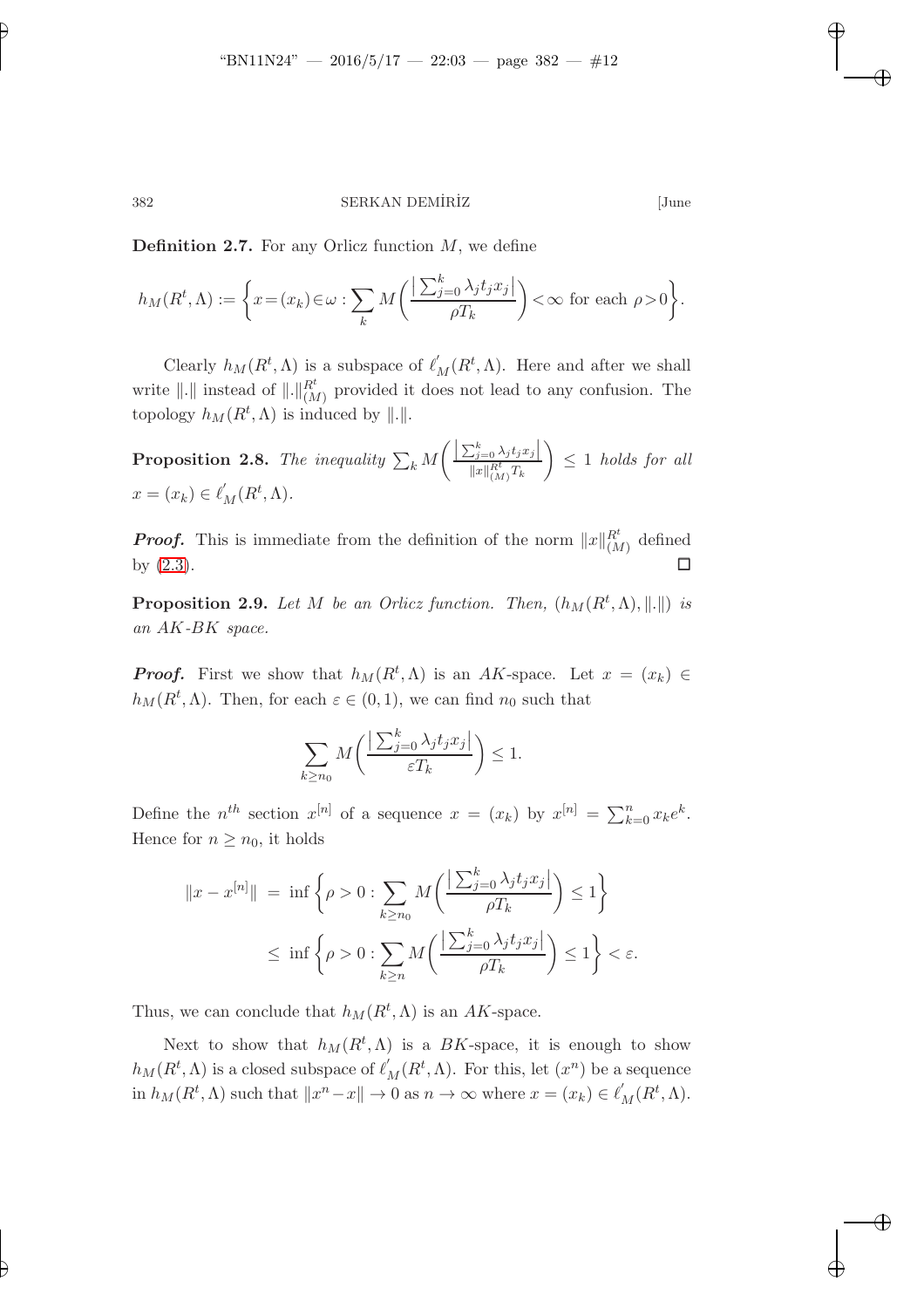To complete the proof we need to show that  $x = (x_k) \in h_M(R^t, \Lambda)$ , i.e.,

$$
\sum_{k} M\left(\frac{\left|\sum_{j=0}^{k} \lambda_j t_j x_j\right|}{\rho T_k}\right) < \infty \text{ for all } \rho > 0.
$$

There is l corresponding to  $\rho > 0$  such that  $||x^l - x|| \leq \rho/2$ . Then, using the convexity of  $M$ , we have by Proposition [2.8](#page-11-0) that

$$
\sum_{k} M\left(\frac{\left|\sum_{j=0}^{k} \lambda_{j} t_{j} x_{j}\right|}{\rho T_{k}}\right)
$$
\n
$$
= \sum_{k} M\left(\frac{2\left|\sum_{j=0}^{k} \lambda_{j} t_{j} x_{j}^{l}-2\right(\left|\sum_{j=0}^{k} \lambda_{j} t_{j} x_{j}^{l}\right|-\left|\sum_{j=0}^{k} \lambda_{j} t_{j} x_{j}\right|\right)}{2\rho T_{k}}\right)
$$
\n
$$
\leq \frac{1}{2} \sum_{k} M\left(\frac{2\left|\sum_{j=0}^{k} \lambda_{j} t_{j} x_{j}^{l}\right|}{\rho T_{k}}\right) + \frac{1}{2} \sum_{k} M\left(\frac{2\left|\sum_{j=0}^{k} \lambda_{j} t_{j} (x_{j}^{l}-x_{j})\right|}{\rho T_{k}}\right)
$$
\n
$$
\leq \frac{1}{2} \sum_{k} M\left(\frac{2\left|\sum_{j=0}^{k} \lambda_{j} t_{j} x_{j}^{l}\right|}{\rho T_{k}}\right) + \frac{1}{2} \sum_{k} M\left(\frac{2\left|\sum_{j=0}^{k} \lambda_{j} t_{j} (x_{j}^{l}-x_{j})\right|}{\|x^{l}-x\|T_{k}}\right)
$$
\n
$$
< \infty.
$$

Hence,  $x = (x_k) \in h_M(R^t, \Lambda)$  and consequently  $h_M(R^t, \Lambda)$  is a  $BK$ -space.  $\Box$ 

**Proposition 2.10.** Let M be an Orlicz function. If M satisfies the  $\Delta_2$ *condition at* 0*, then*  $\ell'_M(R^t, \Lambda)$  *is an AK-space.* 

**Proof.** We shall show that  $\ell'_M(R^t, \Lambda) = h_M(R^t, \Lambda)$  if M satisfies the  $\Delta_2$ condition at 0. To do this it is enough to prove that  $\ell'_M(R^t, \Lambda) \subset h_M(R^t, \Lambda)$ . Let  $x = (x_k) \in \ell'_M(R^t, \Lambda)$ . Then for some  $\rho > 0$ ,

$$
\sum_{k} M\bigg(\frac{\left|\sum_{j=0}^{k} \lambda_j t_j x_j\right|}{\rho T_k}\bigg) < \infty.
$$

This implies that

<span id="page-12-0"></span>
$$
\lim_{k \to \infty} M\left(\frac{\left|\sum_{j=0}^{k} \lambda_j t_j x_j\right|}{\rho T_k}\right) = 0. \tag{2.4}
$$

Choose an arbitrary  $l > 0$ . If  $\rho \leq l$ , then  $\sum_{k} M$  $\left( \frac{\left| \sum_{j=0}^k \lambda_j t_j x_j \right|}{l T_k} \right)$  $\setminus$  $< \infty$ . Now, let  $l < \rho$  and put  $k = \rho/l$ . Since M satisfies  $\Delta_2$ -condition at 0, there exists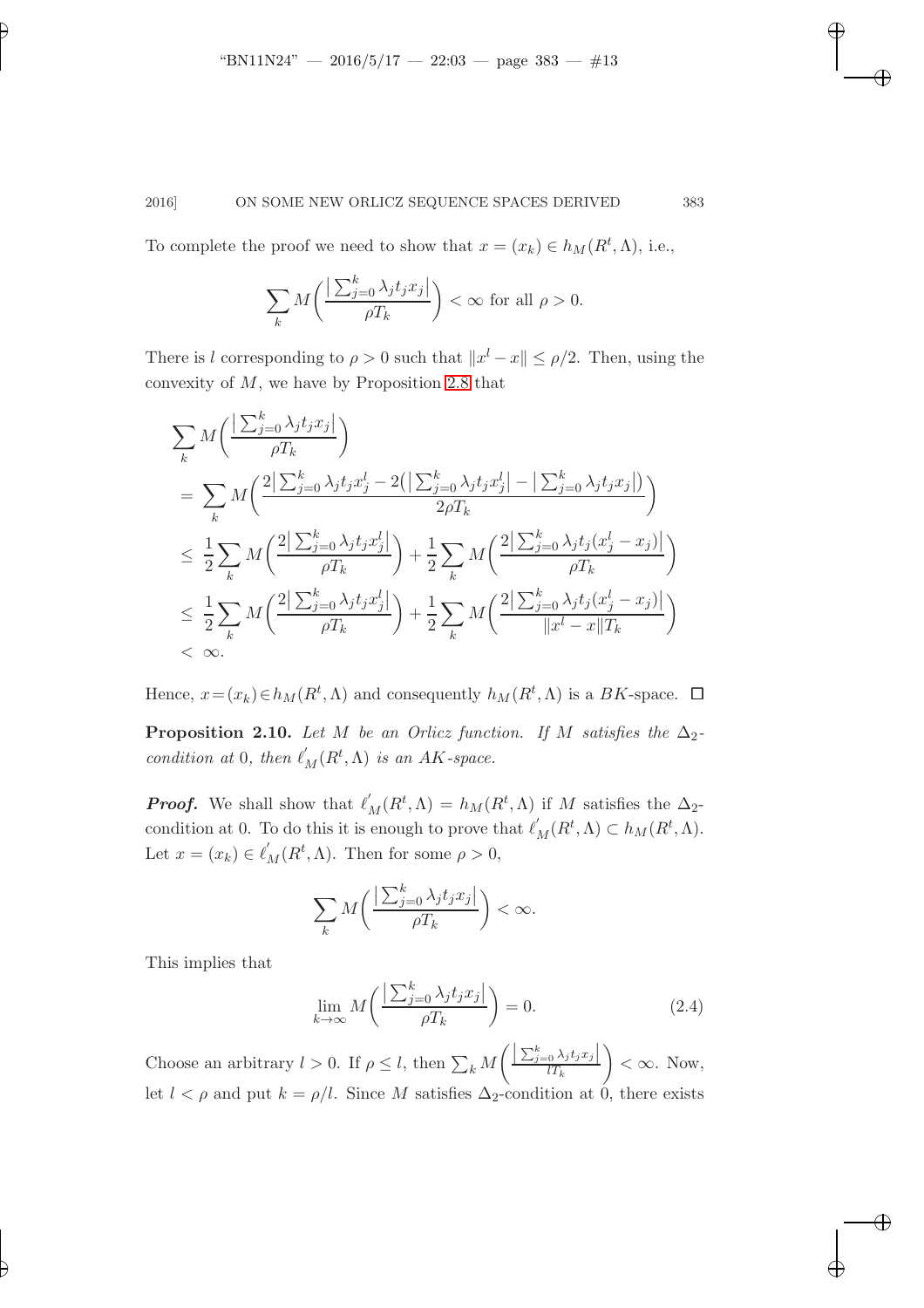$R \equiv R_k > 0$  and  $r \equiv r_k > 0$  with  $M(kx) \le RM(x)$  for all  $x \in (0, r]$ . By  $(2.4)$ , there exists a positive integer  $n_1$  such that

$$
M\left(\frac{\left|\sum_{j=0}^k \lambda_j t_j x_j\right|}{\rho T_k}\right) < p\left(\frac{r}{2}\right) \frac{r}{2} \quad \text{for all } k \ge n_1.
$$

We claim that  $\frac{\left|\sum_{j=0}^k \lambda_j t_j x_j\right|}{\rho T_k} \leq r$  for all  $k \geq n_1$ . Otherwise, we can find  $d > n_1$  with  $\left|\frac{\sum_{j=0}^d \lambda_j t_j x_j}{\rho T_d}\right| > r$  and thus

$$
M\left(\frac{\left|\sum_{j=0}^d \lambda_j t_j x_j\right|}{\rho T_d}\right) \ge \int_{r/2}^{\left|\sum_{j=0}^d \lambda_j t_j x_j\right|} p(t) dt > p\left(\frac{r}{2}\right) \frac{r}{2},
$$

a contradiction. Hence, our claim is true. Then, we can find that

$$
\sum_{k\geq n_1} M\bigg(\frac{\left|\sum_{j=0}^k \lambda_j t_j x_j\right|}{lT_k}\bigg) \leq R \sum_{k\geq n_1} M\bigg(\frac{\left|\sum_{j=0}^k \lambda_j t_j x_j\right|}{\rho T_k}\bigg).
$$

Hence,

$$
\sum_{k} M\left(\frac{\left|\sum_{j=0}^{k} \lambda_j t_j x_j\right|}{l T_k}\right) < \infty \text{ for all } l > 0.
$$

This completes the proof.

**Proposition 2.11.** Let  $M_1$  and  $M_2$  be two Orlicz functions. If  $M_1$  and  $M_2$ *are equivalent, then*  $\ell'_j$  $'_{M_1}(R^t,\Lambda)=\ell_1'$  $\mathcal{L}_{M_2}(R^t,\Lambda)$  and the identity map

$$
I:\left(\ell^{'}_{M_1}(R^t,\Lambda),\|.\|^{R^t}_{M_1}\right)\rightarrow \left(\ell^{'}_{M_2}(R^t,\Lambda),\|.\|^{R^t}_{M_2}\right)
$$

*is a topological isomorphism.*

**Proof.** Let  $\alpha, \beta$  and b be constants from [\(1.4\)](#page-2-0). Since  $M_1$  and  $M_2$  are equivalent, it is obvious that [\(1.4\)](#page-2-0) holds. Let us take any  $x = (x_k) \in$  $\ell_1'$  $'_{M_2}(R^t,\Lambda)$ . Then,

$$
\sum_{k} M_2 \bigg( \frac{\left| \sum_{j=0}^k \lambda_j t_j x_j \right|}{\rho T_k} \bigg) < \infty \text{ for some } \rho > 0.
$$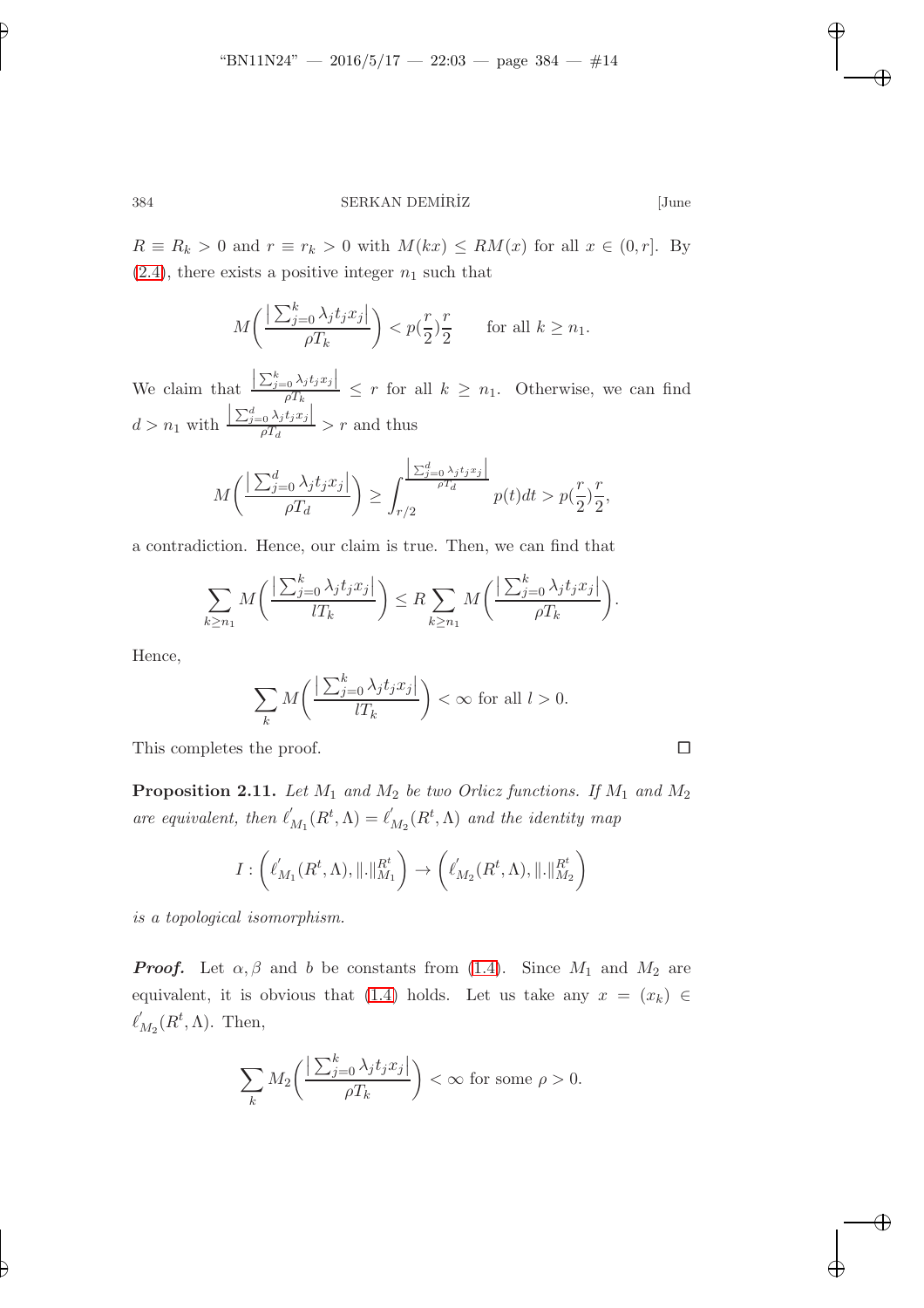Hence, for some  $l \geq 1$ ,  $\frac{\left|\sum_{j=0}^k \lambda_j t_j x_j\right|}{l \rho T_k} \leq b$  for all  $k \in \mathbb{N}$ . Therefore,

$$
\sum_{k} M_{1}\left(\frac{\alpha \left| \sum_{j=0}^{k} \lambda_{j} t_{j} x_{j} \right|}{l \rho T_{k}}\right) \leq \sum_{k} M_{2}\left(\frac{\left| \sum_{j=0}^{k} \lambda_{j} t_{j} x_{j} \right|}{\rho T_{k}}\right)
$$

which shows that the inclusion

<span id="page-14-0"></span>
$$
\ell'_{M_2}(R^t,\Lambda) \subset \ell'_{M_1}(R^t,\Lambda) \tag{2.5}
$$

holds. One can easily see in the same way that the inclusion

$$
\ell'_{M_1}(R^t,\Lambda) \subset \ell'_{M_2}(R^t,\Lambda) \tag{2.6}
$$

also holds. By combining the inclusions [\(2.5\)](#page-14-0) and [\(2.6\)](#page-14-1), we conclude that  $\ell_1'$  $J'_{M_1}(R^t,\Lambda)=\ell'_1$  $'_{M_2}(R^t,\Lambda).$ 

For simplicity in notation, let us write  $\|\cdot\|_1$  and  $\|\cdot\|_2$  instead of  $\|\cdot\|_{M_1}^{R^t}$ and  $\Vert . \Vert_{M_2}^{R^t}$ , respectively. For  $x = (x_k) \in \ell'_1$  $'_{M_2}(R^t,\Lambda)$ , we get

$$
\sum_{k} M_2 \bigg( \frac{\left| \sum_{j=0}^k \lambda_j t_j x_j \right|}{\|x\|_2 T_k} \bigg) \le 1.
$$

One can find  $\mu > 1$  with

$$
\frac{b}{2}\mu p_2(\frac{b}{2}) \ge 1
$$

where  $p_2$  is the kernel associated with  $M_2$ . Hence,

$$
M_2\left(\frac{\left|\sum_{j=0}^k \lambda_j t_j x_j\right|}{\|x\|_2 T_k}\right) \le \frac{b}{2} \mu p_2(\frac{b}{2})
$$

for all  $k \in \mathbb{N}$ . This implies that

$$
\frac{\left|\sum_{j=0}^k \lambda_j t_j x_j\right|}{\mu \|x\|_2 T_k} \le b \quad \text{for all } k \in \mathbb{N}.
$$

Therefore,

$$
\sum_{k} M_{1}\left(\frac{\alpha \left|\sum_{j=0}^{k} \lambda_{j} t_{j} x_{j}\right|}{\mu \|x\|_{2} T_{k}}\right) < 1.
$$

<span id="page-14-1"></span>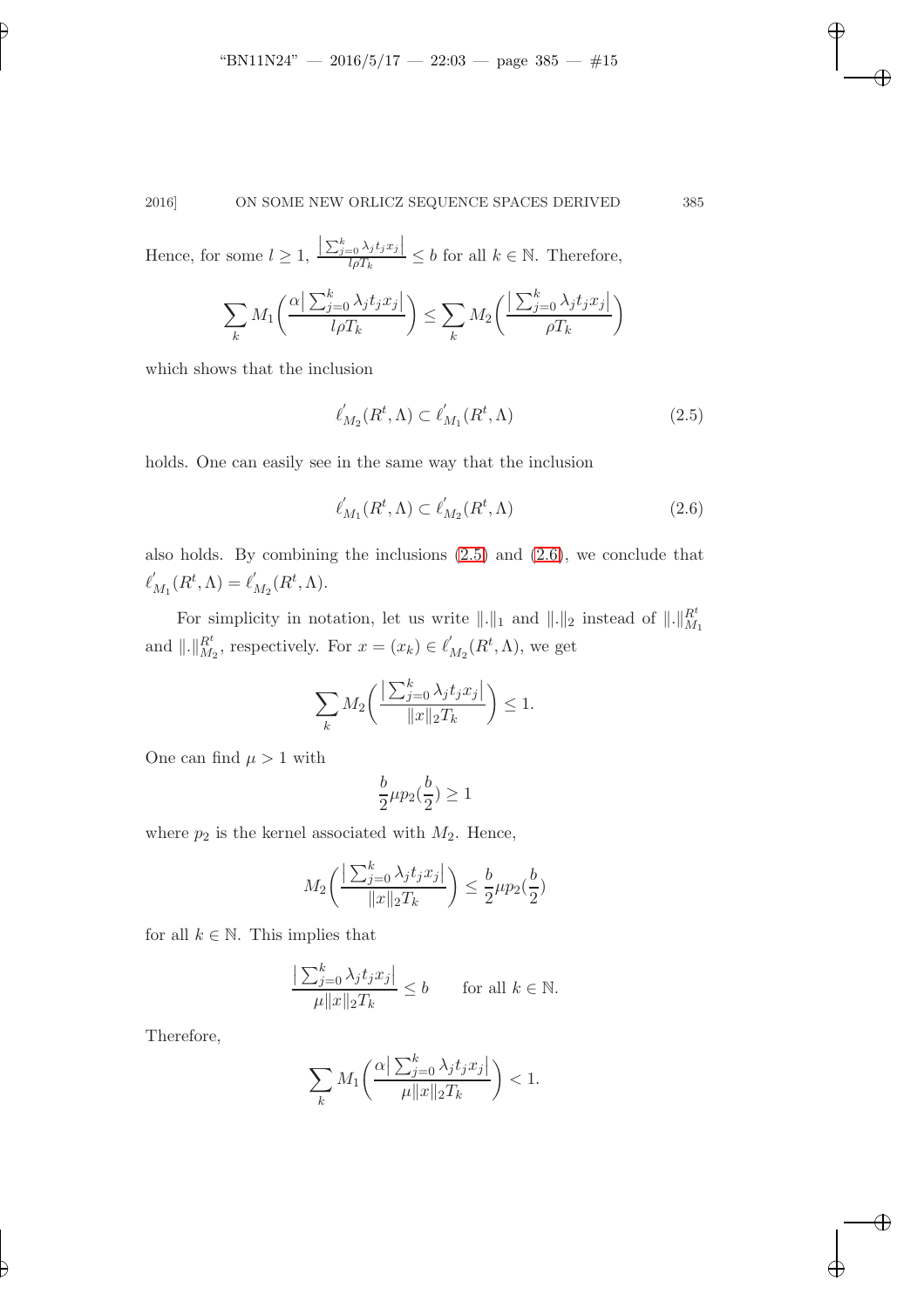Hence,  $||x||_1 \leq (\mu/\alpha) ||x||_2$ . Similarly, we can show that  $||x||_2 \leq \beta \gamma ||x||_1$  by choosing  $\gamma$  with  $\gamma\beta > 1$  such that  $\gamma\beta(b/2)p_1(b/2) \geq 1$ . Thus,

$$
\frac{\alpha}{\mu}||x||_1 \le ||x||_2 \le \beta \gamma ||x||_1
$$

<span id="page-15-0"></span>which establish that I is a topological isomorphism.  $\Box$ 

Proposition 2.12. *Let* M *be an Orlicz function and* p *be the corresponding kernel.* If  $p(x) = 0$  *for all* x *in* [0, b], where b *is some positive number, then the spaces*  $\ell'_M(R^t, \Lambda)$  *and*  $h_M(R^t, \Lambda)$  *are topologically isomorphic to the spaces*  $\ell_{\infty}(R^t, \Lambda)$  *and*  $c_0(R^t, \Lambda)$ *, respectively; where*  $\ell_{\infty}(R^t, \Lambda)$  *and*  $c_0(R^t, \Lambda)$ *are defined by*

$$
\ell_{\infty}(R^t, \Lambda) = \left\{ x = (x_k) \in \omega : \sup_{k \in \mathbb{N}} \frac{1}{T_k} \sum_{j=0}^k |\lambda_j t_j x_j| < \infty \right\}
$$

*and*

$$
c_0(R^t, \Lambda) = \left\{ x = (x_k) \in \omega : \lim_{k \to \infty} \frac{1}{T_k} \sum_{j=0}^k |\lambda_j t_j x_j| = 0 \right\}.
$$

*It is easy to see that the spaces*  $\ell_{\infty}(R^t,\Lambda)$  *and*  $c_0(R^t,\Lambda)$  *are the Banach spaces under the norm*

$$
||x||_{\infty}^{R^t} = \sup_{k \in \mathbb{N}} \frac{1}{T_k} \sum_{j=0}^k |\lambda_j t_j x_j|.
$$

**Proof.** Let  $p(x) = 0$  for all x in [0, b]. If  $y \in \ell_{\infty}(R^t, \Lambda)$ , then we can find  $\rho >$ 0 such that  $\frac{\left|\sum_{j=0}^k \lambda_j t_j y_j\right|}{\rho T_k} \leq b$  for all  $k \in \mathbb{N}$ . Hence,  $\sum_k M_k$  $\left( \frac{\left| \sum_{j=0}^k \lambda_j t_j y_j \right|}{\rho T_k} \right)$  $\setminus$  $\lt$  $\infty$ . That is to say that  $y \in \ell'_M(R^t, \Lambda)$ . On the other hand, let  $y \in \ell'_M(R^t, \Lambda)$ . Then, for some  $\rho > 0$ , we have

$$
\sum_{k} M\bigg(\frac{\left|\sum_{j=0}^{k} \lambda_j t_j y_j\right|}{\rho T_k}\bigg) < \infty.
$$

Therefore,  $\frac{\left|\sum_{j=0}^k \lambda_j t_j y_j\right|}{\rho T_k} \leq K < \infty$  for a constant  $K > 0$  and for all  $k \in \mathbb{N}$ which yields that  $y \in \ell_{\infty}(R^t, \Lambda)$ . Hence,  $y \in \ell_{\infty}(R^t, \Lambda)$  if and only if  $y \in$  $\ell'_M(R^t, \Lambda)$ . We can easily find  $x_1$  such that  $M(x_1) \geq 1$ . Let  $y \in \ell_\infty(R^t, \Lambda)$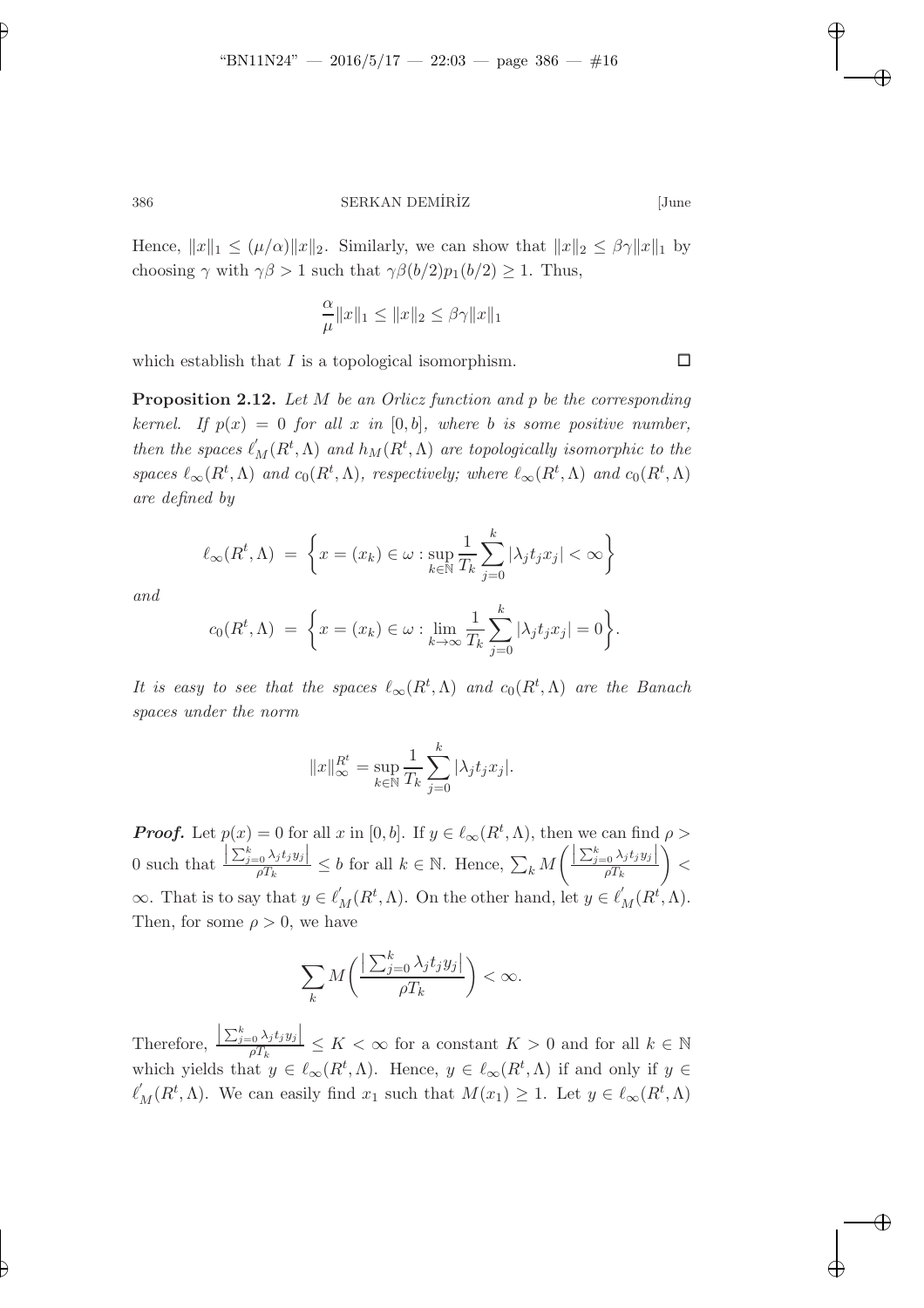and

$$
\alpha = \|y\|_{\infty} = \sup_{k \in \mathbb{N}} \frac{1}{T_k} \sum_{j=0}^{k} |\lambda_j t_j y_j| > 0.
$$

For every  $\varepsilon \in (0, \alpha)$ , we can determine d with  $\sum_{j=0}^{d}$  $|\lambda_j t_j y_j|$  $\frac{\partial^2 y}{\partial t^2} > \alpha - \varepsilon$  and so

$$
\sum_{k} M\left(\frac{\sum_{j=0}^{k} \lambda_j t_j y_j | x_1}{\alpha T_k}\right) \ge M\left(\frac{\alpha - \varepsilon}{\alpha} x_1\right).
$$

Since M is continuous,  $\sum_k M$  $\left( \frac{\left| \sum_{j=0}^k \lambda_j t_j y_j \right| x_1}{\alpha T_k} \right)$  $\setminus$  $\geq 1$ , and so  $||y||_{\infty} \leq x_1||y||$ , otherwise

$$
\sum_{k} M\left(\frac{\sum_{j=0}^{k} \lambda_j t_j y_j | x_1}{\|y\| T_k}\right) > 1
$$

which contradicts Proposition [2.8.](#page-11-0) Again,

$$
\sum_{k} M\left(\frac{\sum_{j=0}^{k} \lambda_j t_j x_j | x_1}{\alpha T_k}\right) = 0
$$

which gives that  $||y|| \le ||y||_{\infty}/x_1$ . That is to say that the identity map  $I: (\ell'_M(R^t, \Lambda), \|\. \|) \to (\ell_\infty(R^t, \Lambda), \|\. \|)$  is a topological isomorphism.

For the last part, let  $y \in h_M(R^t, \Lambda)$ . Then, for any  $\varepsilon > 0$ ,  $\frac{\left|\sum_{j=0}^k\lambda_jt_jy_j\right|}{T_k}\leq$  $\varepsilon x_1$  for all sufficiently large k, where  $x_1$  is a positive number such that  $p(x_1)$ 0. Hence,  $y \in c_0(R^t, \Lambda)$ . Conversely, let  $y \in c_0(R^t, \Lambda)$ . Then, for any  $\rho > 0$ ,  $\left|\frac{\sum_{j=0}^k \lambda_j t_j y_j}{\rho T_k}\right| < \frac{x_1}{2}$  for all sufficiently large k. Thus,  $\sum_k M_k$  $\left( \frac{\left| \sum_{j=0}^k \lambda_j t_j y_j \right|}{\rho T_k} \right)$  $\setminus$  $\lt$  $\infty$  for all  $\rho > 0$  and so  $y \in h_M(R^t, \Lambda)$ . Hence,  $h_M(R^t, \Lambda) = c_0(R^t, \Lambda)$  and this step completes the proof.  $\Box$ 

**Proposition 2.13.**  $c_0(R^t, \Lambda), c(R^t, \Lambda)$  and  $\ell_\infty(R^t, \Lambda)$  are convex sets.

**Proof.** We prove the Theorem for  $c_0(R^t, \Lambda)$  and for other cases it will follow on applying similar arguments.

Let  $x, y \in c_0(R^t, \Lambda)$ . Then, there exists  $\rho_1, \rho_2 > 0$  such that

$$
\lim_{k \to \infty} M\left(\frac{\left|\sum_{j=0}^k \lambda_j t_j x_j\right|}{\rho_1 T_k}\right) = 0 \text{ and } \lim_{k \to \infty} M\left(\frac{\left|\sum_{j=0}^k \lambda_j t_j y_j\right|}{\rho_2 T_k}\right) = 0.
$$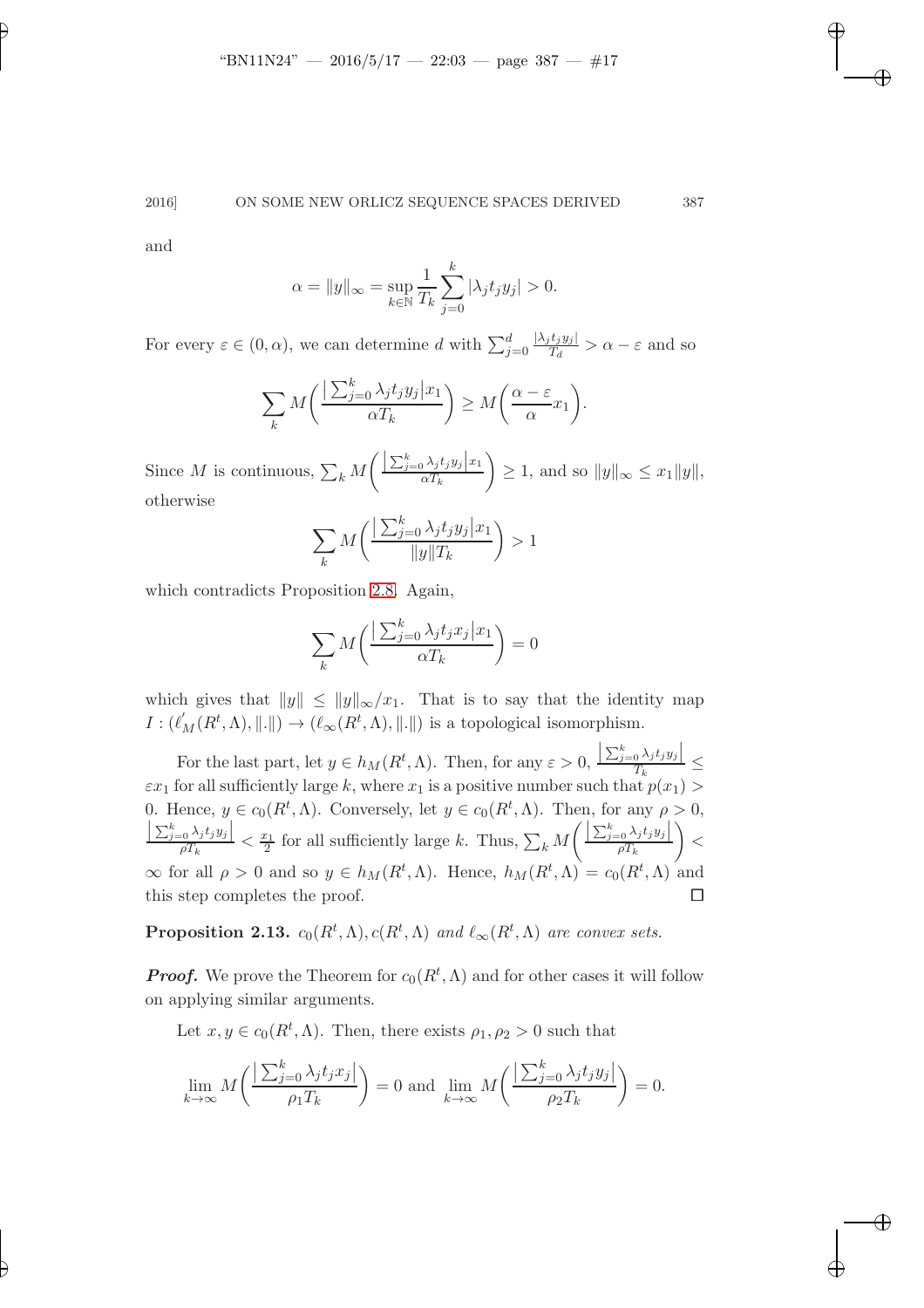For  $\mu = 0$  or  $\mu = 1$ , the result is obvious. Let  $0 < \mu < 1$ . Considering  $\rho = \max{\{|\mu|\rho_1, |1-\mu|\rho_2\}}$ , we have

$$
M\left(\frac{\left|\sum_{j=0}^{k}\lambda_{j}t_{j}\left[\mu x_{j}+(1-\mu)y_{j}\right]\right|}{2\rho T_{k}}\right)
$$
  
\n
$$
\leq \frac{1}{2}M\left(\frac{\left|\sum_{j=0}^{k}\lambda_{j}t_{j}\left(\mu x_{j}\right)\right|}{\rho T_{k}}\right) + \frac{1}{2}M\left(\frac{\left|\sum_{j=0}^{k}\lambda_{j}t_{j}\left[(1-\mu)y_{j}\right]\right|}{\rho T_{k}}\right)
$$
  
\n
$$
\leq \frac{1}{2}M\left(\frac{\left|\sum_{j=0}^{k}\lambda_{j}t_{j}x_{j}\right|}{\rho_{1}T_{k}}\right) + \frac{1}{2}M\left(\frac{\left|\sum_{j=0}^{k}\lambda_{j}t_{j}y_{j}\right|}{\rho_{2}T_{k}}\right).
$$

This completes the proof.

Prior to giving our final two consequences concerning the  $\alpha$ -dual of the spaces  $\ell'_M(R^t, \Lambda)$  and  $h_M(R^t, \Lambda)$ , we present the following easy lemma without proof.

<span id="page-17-0"></span>**Lemma 2.14.** For any Orlicz function M,  $\Lambda x = (\lambda_k x_k) \in \ell_\infty$  whenever  $x = (x_k) \in \ell'_M(R^t, \Lambda).$ 

<span id="page-17-1"></span>Proposition 2.15. *Let* M *be an Orlicz function and* p *be the corresponding kernel of*  $M$ *. Define the sets*  $D_1$  *and*  $D_2$  *by* 

$$
D_1 := \left\{ a = (a_k) \in \omega : \sum_k \left| \frac{a_k}{\lambda_k} \right| < \infty \right\}
$$
\n
$$
D_2 := \left\{ s = (s_k) \in \omega : \sup_{k \in \mathbb{N}} |\lambda_k s_k| < \infty \right\}.
$$

*and*

If 
$$
p(x) = 0
$$
 for all x in [0, d], where d is some positive number, then the following statements hold:

- (i) *Köthe-Toeplitz dual of*  $\ell'_M(R^t, \Lambda)$  *is the set*  $D_1$ *.*
- (ii) *Köthe-Toeplitz dual of*  $D_1$  *is the set*  $D_2$ *.*

**Proof.** Since the proof of Part (ii) is similar to that of the proof of Part (i), to avoid the repetition of the similar statements we prove only Part (i).

Let 
$$
a = (a_k) \in D_1
$$
 and  $x = (x_k) \in \ell'_M(R^t, \Lambda)$ . Then, since  
\n
$$
\sum_k |a_k x_k| = \sum_k |a_k \lambda_k^{-1}| |\lambda_k x_k| \leq \sup_{k \in \mathbb{N}} |\lambda_k x_k| \sum_k |a_k \lambda_k^{-1}| < \infty,
$$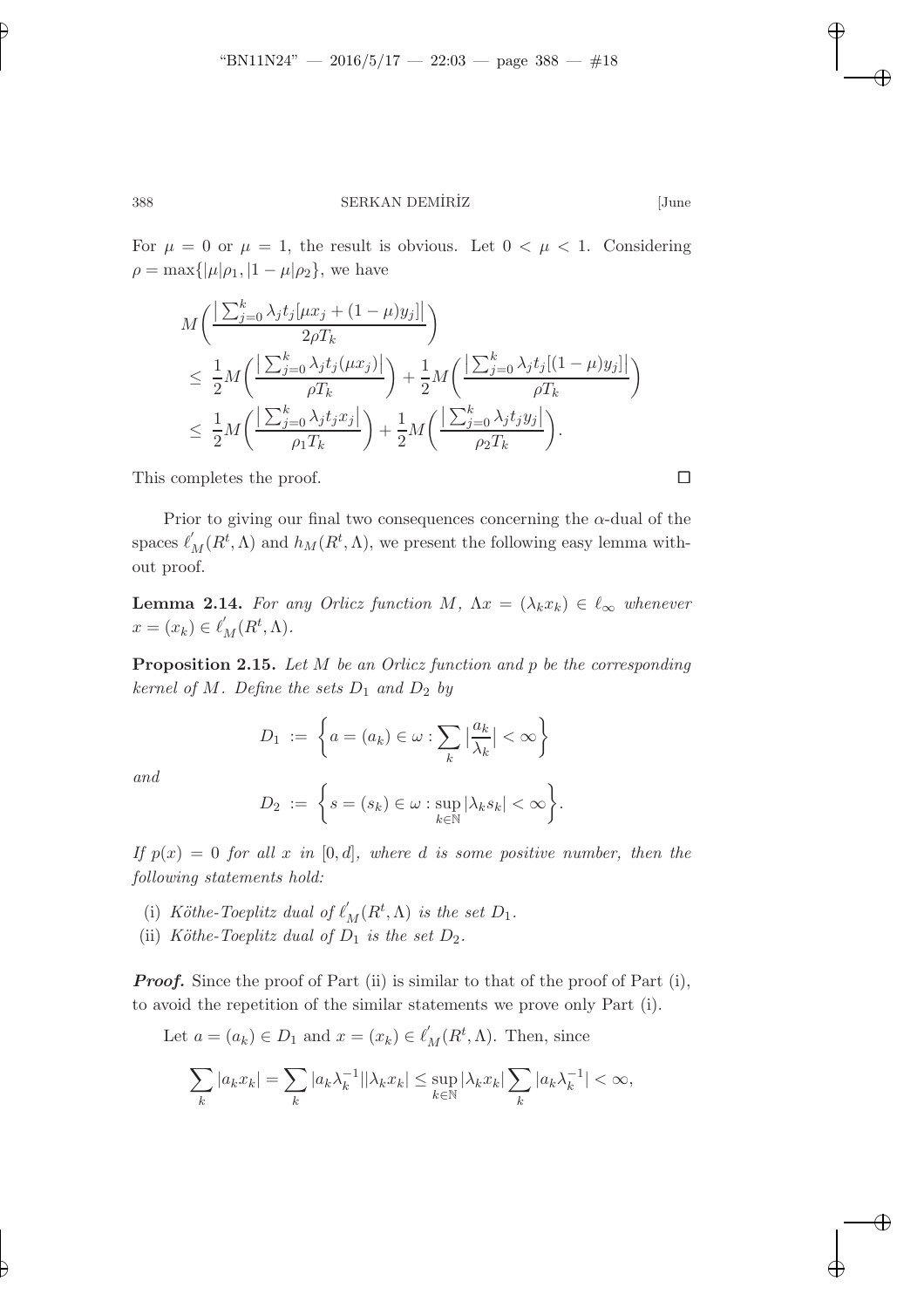<span id="page-18-0"></span>applying Lemma [2.14,](#page-17-0) we have  $a = (a_k) \in \{\ell'_M(R^t, \Lambda)\}^\alpha$ . Hence, the inclusion

$$
D_1 \subset \{\ell'_M(R^t, \Lambda)\}^\alpha \tag{2.7}
$$

holds.

Conversely, suppose that  $a = (a_k) \in \{\ell'_M(R^t, \Lambda)\}^\alpha$ . Then,  $(a_k x_k) \in \ell_1$ , the space of all absolutely convergent series, for every  $x = (x_k) \in \ell'_M(R^t, \Lambda)$ . So, we can take  $x_k = \lambda_k^{-1}$  $\int_{k}^{-1}$  for all  $k \in \mathbb{N}$  because  $x = (x_k) \in \ell'_M(R^t, \Lambda)$  by Proposition [2.12](#page-15-0) whenever  $x = (x_k) \in \ell_\infty(R^t, \Lambda)$ . Therefore,  $\sum_k |a_k \lambda_k^{-1}|$  $|k^{-1}| =$  $\sum_{k} |a_k x_k| < \infty$  and we have  $a = (a_k) \in D_1$ . This leads us to the inclusion

<span id="page-18-1"></span>
$$
\{\ell'_M(R^t,\Lambda)\}^\alpha \subset D_1. \tag{2.8}
$$

By combining the inclusion relations [\(2.7\)](#page-18-0) and [\(2.8\)](#page-18-1), we have  $\{\ell'_M(R^t,\Lambda)\}^\alpha =$  $D_1$ .

Proposition [2.15](#page-17-1) (ii) shows that  $\{\ell'_M(R^t,\Lambda)\}^{\alpha\alpha} \neq \ell'_M(R^t,\Lambda)$  which leads us to the consequence that  $\ell'_M(R^t, \Lambda)$  is not perfect under the given conditions.

Proposition 2.16. *Let* M *be an Orlicz function and* p *be the corresponding kernel of* M and the set  $D_1$  be defined as in the Proposition [2.15](#page-17-1). If  $p(x) = 0$ *for all* x *in* [0, b], where b *is a positive number, then the Köthe-Toeplitz dual of*  $h_M(R^t, \Lambda)$  *is the set*  $D_1$ *.* 

**Proof.** Let  $a = (a_k) \in D_1$  and  $x = (x_k) \in h_M(R^t, \Lambda)$ . Then, since

$$
\sum_{k} |a_k x_k| = \sum_{k} |a_k \lambda_k^{-1}| |\lambda_k x_k| \le \sup_{k \in \mathbb{N}} |\lambda_k x_k| \sum_{k} |a_k \lambda_k^{-1}| < \infty,
$$

we have  $a = (a_k) \in \{h_M(R^t, \Lambda)\}^\alpha$ . Hence, the inclusion

<span id="page-18-2"></span>
$$
D_1 \subset \{h_M(R^t, \Lambda)\}^\alpha \tag{2.9}
$$

holds.

Conversely, suppose that  $a = (a_k) \in \{h_M(R^t, \Lambda)\}^{\alpha} \backslash D_1$ . Then, there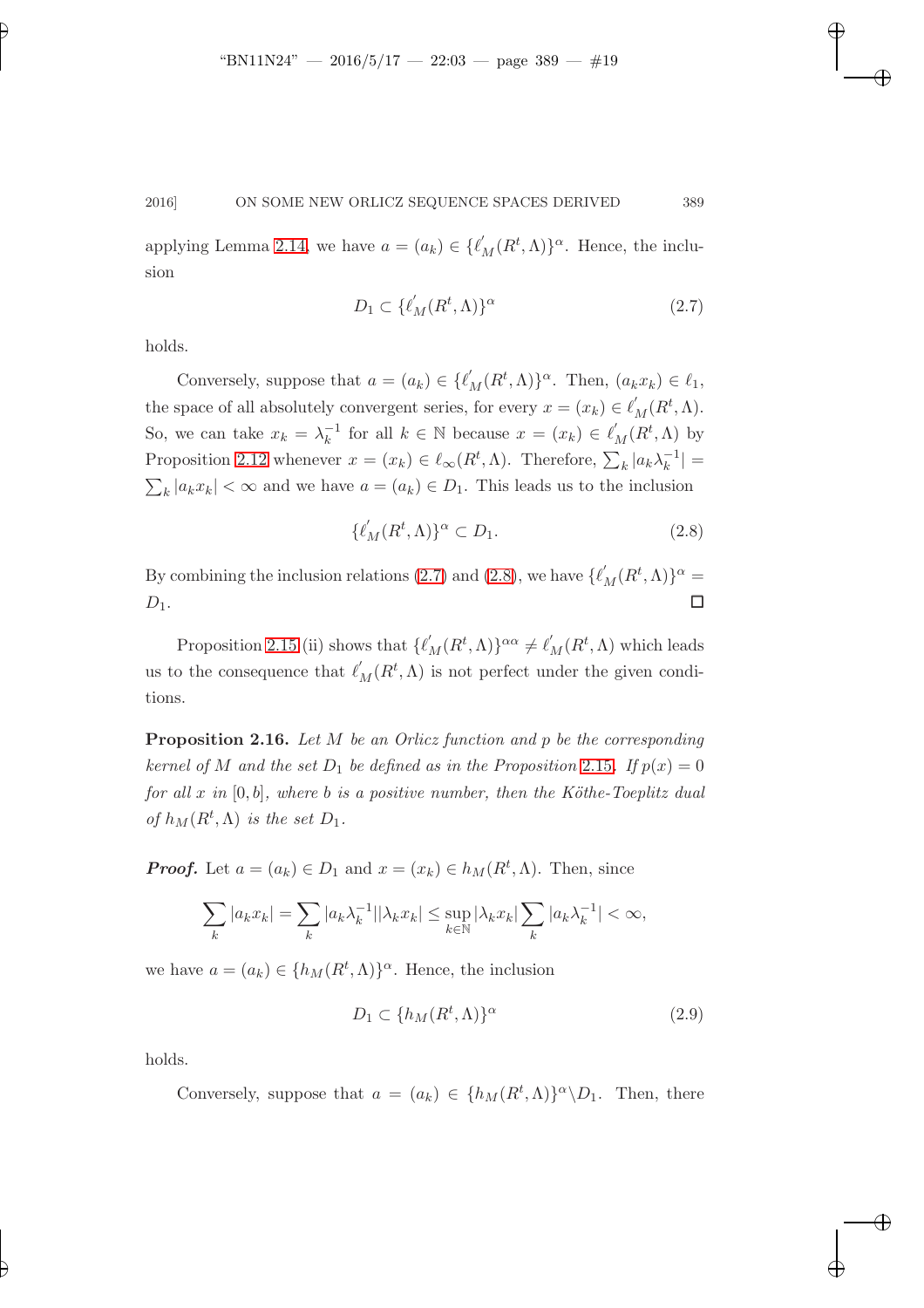exists a strictly increasing sequence  $(n_i)$  of positive integers  $n_i$  such that

$$
\sum_{k=n_i+1}^{n_{i+1}} |a_k||\lambda_k|^{-1} > i.
$$

Define  $x = (x_k)$  by

$$
x_k := \begin{cases} \lambda_k^{-1} \text{sgn} \frac{a_k}{i}, & n_i < k \le n_{i+1}, \\ 0, & 0 \le k < n_0, \end{cases}
$$

for all  $k \in \mathbb{N}$ . Then, since  $x = (x_k) \in c_0(R^t, \Lambda)$  and so by Proposition [2.12](#page-15-0)  $x = (x_k) \in h_M(R^t, \Lambda)$ . Therefore, we have

$$
\sum_{k} |a_{k}x_{k}| = \sum_{k=n_{0}+1}^{n_{1}} |a_{k}x_{k}| + \dots + \sum_{k=n_{i}+1}^{n_{i+1}} |a_{k}x_{k}| + \dots
$$

$$
= \sum_{k=n_{0}+1}^{n_{1}} |a_{k}\lambda_{k}^{-1}| + \dots + \frac{1}{i} \sum_{k=n_{i}+1}^{n_{i+1}} |a_{k}\lambda_{k}^{-1}| + \dots
$$

$$
> 1 + \dots + 1 + \dots = \infty,
$$

<span id="page-19-0"></span>which contradicts the hypothesis. Hence,  $a = (a_k) \in D_1$ . This leads us to the inclusion

$$
\{h_M(R^t,\Lambda)\}^\alpha \subset D_1. \tag{2.10}
$$

By combining the inclusion relations [\(2.9\)](#page-18-2) and [\(2.10\)](#page-19-0), we obtain the desired result  $\{h_M(R^t,\Lambda)\}^{\alpha} = D_1$ . This completes the proof.

#### 3. Conclusion

The general aim of this study is to fill a gap in literature by extending certain Orlicz sequence spaces and to investigate some topological properties.

The Orlicz difference sequence spaces  $\ell_M(\Delta,\Lambda)$  and  $\widetilde{\ell}_M(\Delta,\Lambda)$  were recently been studied by H. Dutta [\[21\]](#page-21-1). Quite recently, generalized Orlicz difference sequence spaces  $c_0(M, \Delta^m)$ ,  $c(M, \Delta^m)$  and  $\ell_\infty(M, \Delta^m)$  have been examined by the same author in [\[22](#page-21-2)]. Of course, the sequence spaces introduced in this paper can be redefined as a domain of a suitable matrix in the Orlicz sequence space  $\ell_M$ . Indeed, if we define the infinite matrix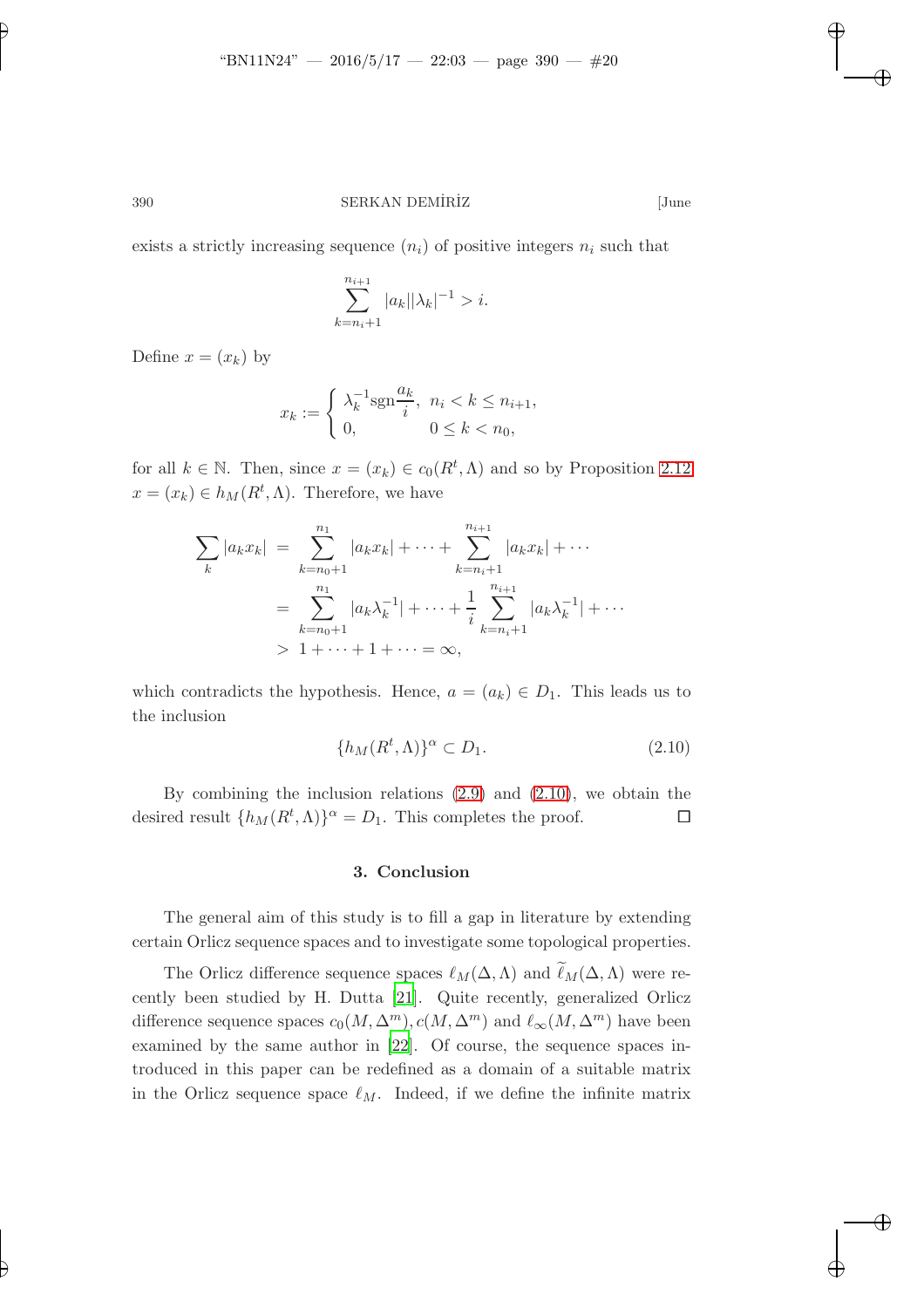$R^t(\lambda) = \{r_{nk}^t(\lambda)\}\$ via the multiplier sequence  $\Lambda = (\lambda_k)$  by

$$
r_{nk}^t(\lambda) := \begin{cases} \frac{\lambda_k t_k}{T_n}, & 0 \le k \le n, \\ 0, & k > n, \end{cases}
$$

for all  $n, k \in \mathbb{N}$ , then the sequence spaces  $\ell'_M(R^t, \Lambda), c_0(R^t, \Lambda)$  and  $\ell_\infty(R^t, \Lambda)$ represent the domain of the matrix  $R^t(\lambda)$  in the sequence spaces  $\ell_M$ ,  $c_0$ and  $\ell_{\infty}$ , respectively. Nevertheless, the present results does not compare with the results obtained by [\[23\]](#page-21-3). But our results are more general and more comprehensive than the corresponding results of Dutta and Başar  $[23]$ , since the spaces  $\ell_M(R^t, \Lambda), \widetilde{\ell}_M(R^t, \Lambda), \ell'_M(R^t, \Lambda)$  and  $h_M(R^t, \Lambda)$  reduce in the cases  $\lambda_k = 1$  and  $t_k = 1$  to the  $\ell_M(C, \Lambda), \widetilde{\ell}_M(C, \Lambda), \ell'_M(C, \Lambda)$  and  $h_M(C, \Lambda),$ respectively, where  $C = (c_{nk})$  is the matrix of Cesáro of order one.

## Acknowledgment

We wish to thank the referees for their valuable suggestions and comments which improved the paper considerably.

## References

- <span id="page-20-3"></span>1. F. Başar, Summability Theory and Its Applications, Bentham Science Publishers, 2011.
- <span id="page-20-0"></span>2. B. Choudary, S. Nanda, Functional Analysis with Applications, John Wiley Sons Inc., New Delhi, 1989.
- <span id="page-20-1"></span>3. J. Musielak, On Orlicz sequence spaces, Lecture Notes in Mathematics 1083, Springer-Verlag, 1983.
- <span id="page-20-2"></span>4. J. Lindenstrauss and L. Tzafriri, On Orlicz sequence spaces, Israel J. Math., 10 (1971), 379-390.
- 5. S. Chen, Geometry of Orlicz spaces, Dissertationes Math., 356 (1996), 1-204.
- 6. Y. Gribanov, On the theory of  $\ell_M$  spaces, Uc. Zap. Kazansk un-ta, 117 (1957), 62-65, (in Russian).
- 7. P. K. Kamthan, Bases in a certain class of Frechet spaces, Tamkang J. Math., 7 (1976), 41-49.
- 8. P. K. Kamthan and M. Gupta, Sequence spaces and series, Marcel Deccer Inc., New York and Basel, 1981.
- 9. M. A. Krasnoselskii and Y. B. Rutickii, Convex functions and Orlicz spaces, Groningen, Netherlands, 1961.